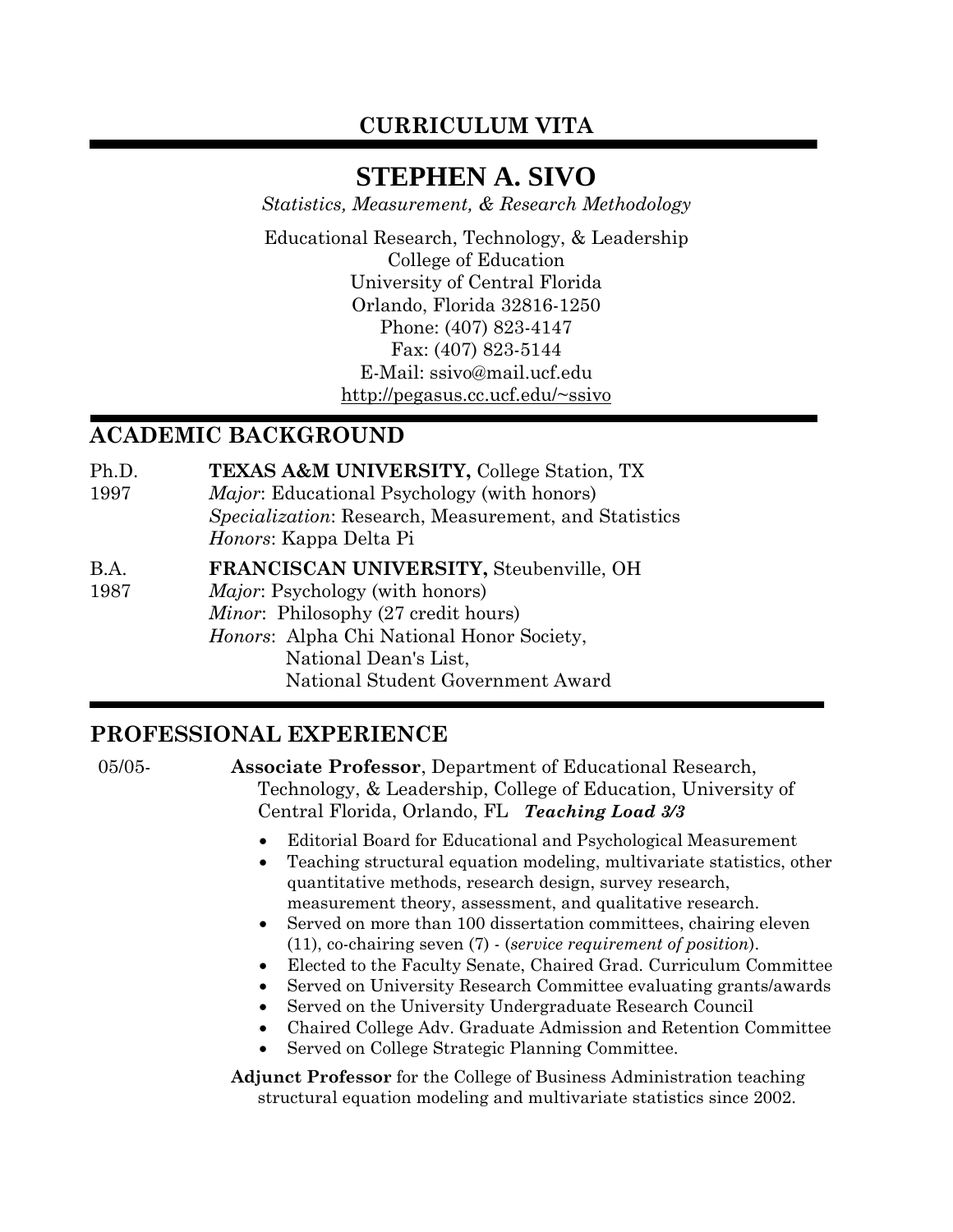|--|

| $08/00 - 05/05$ | <b>Assistant Professor</b> , Department of Educational Research,<br>Technology, & Leadership, College of Education, University of<br>Central Florida, Orlando, FL Teaching Load 3/3                                                                                                                                                                                                                                                                                                                                                                                                                              |
|-----------------|------------------------------------------------------------------------------------------------------------------------------------------------------------------------------------------------------------------------------------------------------------------------------------------------------------------------------------------------------------------------------------------------------------------------------------------------------------------------------------------------------------------------------------------------------------------------------------------------------------------|
| $08/96 - 07/00$ | <b>Assistant Professor, School of Psychology/Assessment, College of</b><br>Education & Psychology, James Madison University,<br>Harrisonburg, VA                                                                                                                                                                                                                                                                                                                                                                                                                                                                 |
|                 | Taught structural equation modeling, multivariate statistics,<br>advanced measurement theory.<br>Psy.D. Faculty for Assessment and Measurement and Clinical<br>Psychology<br>As an assistant professor in the Psy.D. Assessment and<br>Measurement program, I worked with graduate students to serve<br>Student Affairs and five academic departments with program<br>evaluation, assessment, measure construction, analysis, and the<br>review of program objectives.<br>Served on Doctoral and Masters student thesis committees to assist<br>$\bullet$<br>with research methodology and statistical analysis. |
| $08/94 - 08/96$ | <b>Coordinator of Research Design and Statistical Support,</b><br>College of Education, Texas A&M University, College Station, TX                                                                                                                                                                                                                                                                                                                                                                                                                                                                                |
|                 | Advised the Faculty, Doctoral Candidates, and Graduate Students<br>regarding statistical analysis, measurement construction,<br>evaluation, and research plan development.                                                                                                                                                                                                                                                                                                                                                                                                                                       |
| $05/93 - 08/94$ | Psychometrician/Industrial Psych. Intern, Training Center,<br>Pennsylvania Power and Light (PP&L) Nuclear Power facility,<br>Berwick, PA. Participated in job task analyses, evaluated the<br>psychometric properties of achievement scores, and joined in the<br>overall test design process. A strong emphasis was placed on the<br>use of generalizability theory                                                                                                                                                                                                                                             |
|                 | Co-facilitated multiple item review teams charged to evaluate the<br>٠<br>performance of assessment measures used for promotion and<br>contractual hiring.<br>Conducted a wide range of quantitative analyses to evaluate the<br>٠<br>performance achievement tests.<br>Participated in job task analyses, conducted in preparation for test<br>$\bullet$<br>development.<br>Strong emphasis on the application of generalizability theory in the<br>evaluation of test and performance data.                                                                                                                    |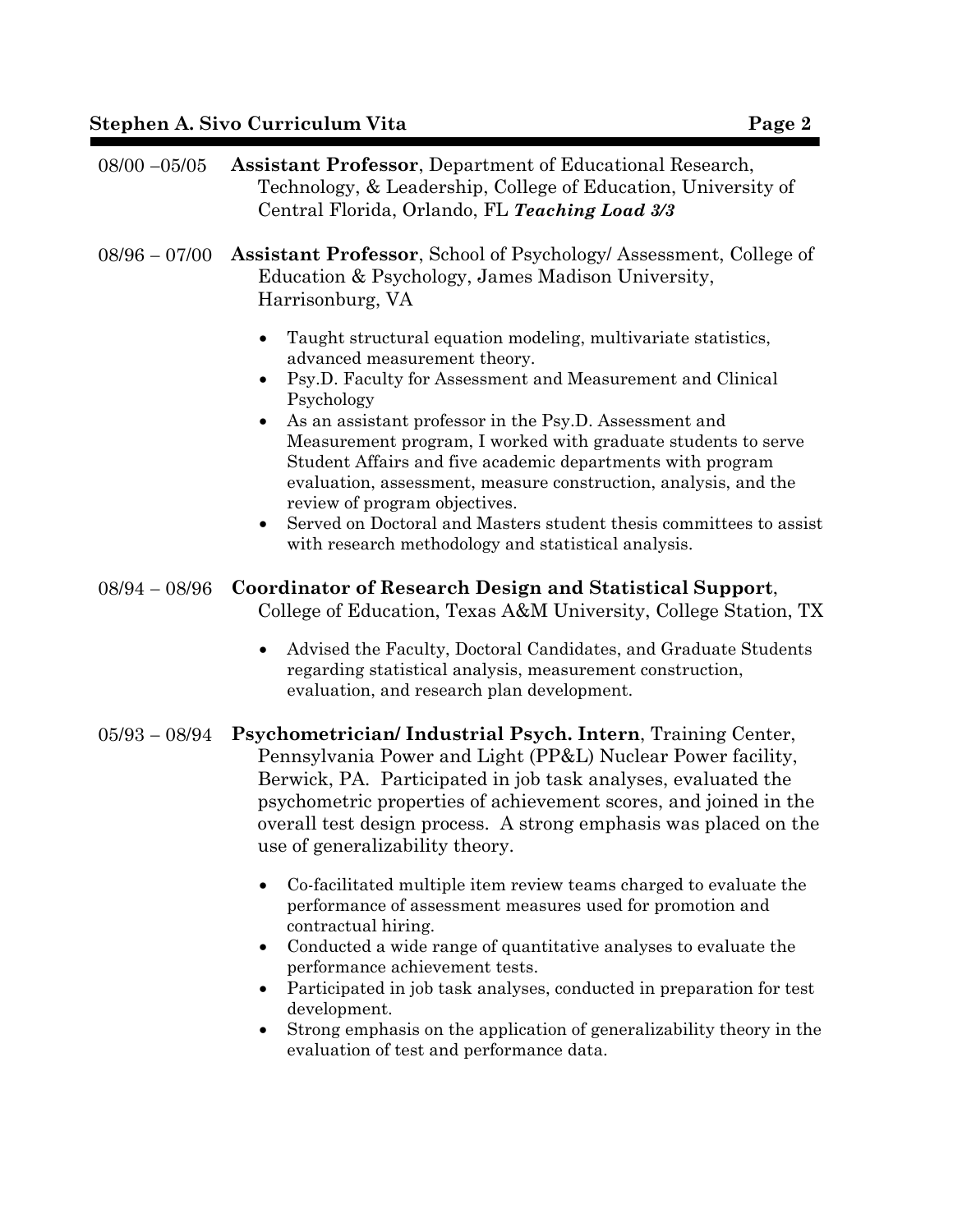| $05/92 - 05/93$ | <b>Coordinator of Research Design and Statistical Support,</b><br>College of Education, Texas A&M University, College Station, TX                                                                         |  |
|-----------------|-----------------------------------------------------------------------------------------------------------------------------------------------------------------------------------------------------------|--|
|                 | Advised the Faculty, Doctoral Candidates, and Graduate Students<br>$\bullet$<br>regarding statistical analysis, measurement construction,<br>evaluation, and developing a research plan.                  |  |
| $08/91 - 05/92$ | <b>Research Assistant Department of Educational Psychology,</b><br>College of Education, Texas A&M University, College Station,<br>TX.                                                                    |  |
|                 | Provided research support and computing assistance for<br>graduate students.<br>Computing assistance particularly included help with SPSS<br>$\bullet$<br>and SAS software, MVS and VM operating systems. |  |
| $1987 - 1991$   | <b>Mental Health Emergency Evaluator and Counselor, Mental</b><br>Health Resource Center, Jacksonville, FL                                                                                                |  |
|                 | Evaluated and Admitted psychiatric patients (adults and<br>$\bullet$<br>adolescents) in crisis to a secure inpatient facility.<br>Diagnosed and counseled psychiatric patients in crisis.                 |  |
| $06/91 - 07/91$ | <b>Primary Counselor</b> for creatively gifted children, Creative<br>Scholar's Program, Northwestern State University,<br>Natchitoches, LA.                                                               |  |
| $08/89 - 05/91$ | <b>Research Assistant, Northwestern State University,</b><br>Natchitoches, LA.                                                                                                                            |  |
|                 | Taught both graduate students and faculty data entry and<br>$\bullet$<br>statistical analyses using SPSSx software.<br>Assisted graduate students in Masters thesis development.                          |  |
| $08/87 - 05/89$ | <b>Teaching Assistant, Northwestern State University,</b><br>Natchitoches, LA.                                                                                                                            |  |
|                 | Taught five Experimental Psychology laboratory classes.                                                                                                                                                   |  |
| $01/87 - 05/87$ | <b>Clinical Intern, Jefferson County Community Mental Health</b><br>Center, Steubenville, OH.                                                                                                             |  |
|                 | Assisted in providing group therapy for persons with<br>٠<br>schizophrenia and bipolar disorder.                                                                                                          |  |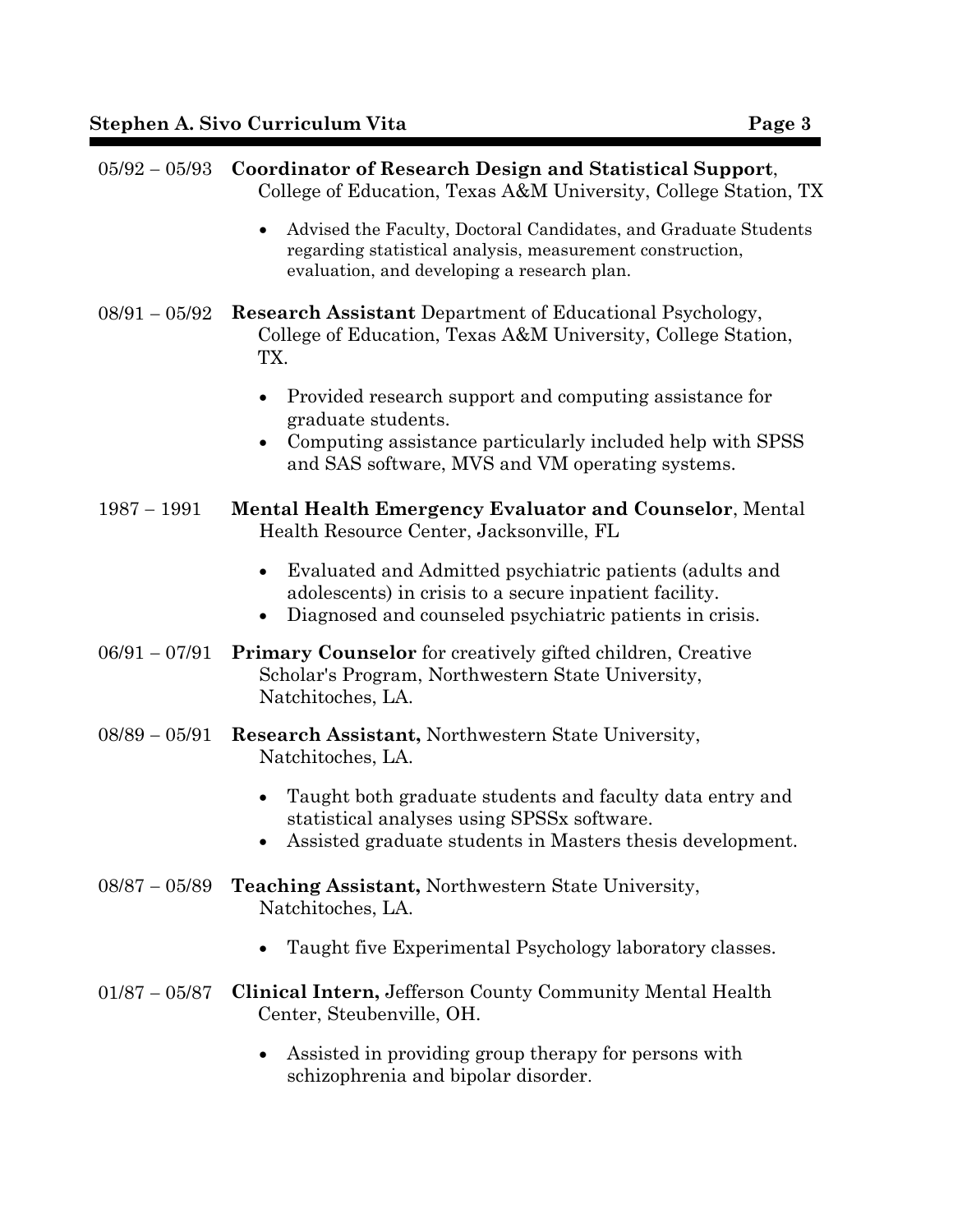# **HONORS AND AWARDS**

| 2008 Elected Co-Chair of the Structural Equation Modeling SIG of the American<br>Educational Research Association (and, by default, Chair for 2009).             |
|------------------------------------------------------------------------------------------------------------------------------------------------------------------|
| 2008 Certificate of Appreciation for Outstanding Service to the Faculty Senate.                                                                                  |
| 2005 Research Incentive Award (RIA) by the University of Central Florida<br>For Research Excellence awarded \$5000.00 permanently to 9 month base salary         |
| 2005 Teaching Incentive Program Award (TIP) by the University of Central Florida<br>For Teaching Excellence awarded \$5000.00 permanently to 9 month base salary |
| 2002 Certificate for Outstanding Service<br>Awarded by Southwestern Educational Research Association                                                             |

2001 Certificate for Outstanding Service Awarded by Southwestern Educational Research Association

# **PROFESSIONAL CERTIFICATIONS**

2003 English Speakers of Other Languages (ESOL) Strategies Training Program

# **RESEARCH AND CREATIVE ACTIVITIES**

## **Research foci:**

- **Advancing the methodology of Structural Equation Modeling by evaluating features used to assess model estimation, fit, and power using Monte Carlo simulation.**
- **Developing and evaluating an integration of econometric and psychometric models (e.g., growth curve) to longitudinal panel data using structural equation modeling.**
- **Evaluating the viability and utility of Information System models, such as the Technology Acceptance Model, for explaining the psychological role technology plays in training/educational efficacy.**

## *DISSERTATION*

**Sivo, S.A.** (1997). Modelling causal error structures in longitudinal data *Dissertation Abstracts International*, *58*, 04B. (University Microfilms No. AAG9729271).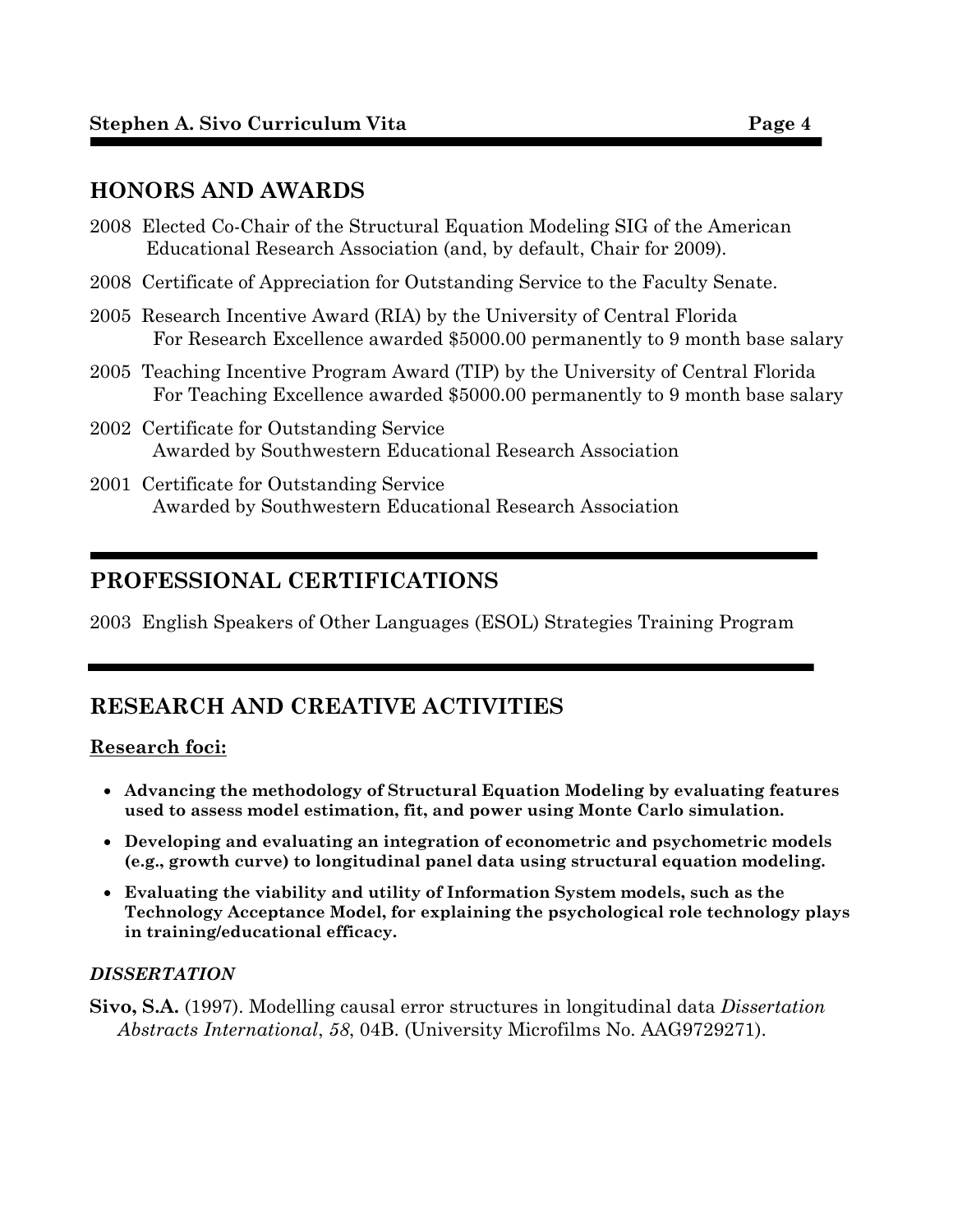## *PEER REVIEWED BOOKS*

Fan, X., Felsovalyi, A., **Sivo, S.A.** & Keenan, S. (2002). *SAS for Monte Carlo studies: A guide for quantitative researchers*. Cary, North Carolina: SAS Institute.

- More than 2,028 books have been sold internationally since January, 2003. Some of the countries include Australia, Canada, Mexico, Saudi Arabia, Taiwan, and the United Kingdom.
- Book review by Nathan Vandergrift (2004) published in the journal, Structural Equation Modeling, Overall, I found this book to be concise, well-written, and full of useful tools for my own research.,
- Editorial book review by Ziegel (2003) published in the American Statistical Association journal, Technometrics notes, This is certainly one book from the excellent Books by Users series at SAS that I am delighted to have in my collection  $\div$  If you are a SAS user who does any simulation studies, you will want a copy of this book,..
- Editorial book review by Allen (2006) published in the Journal of the American Statistical Association notes, This book can serve as a valuable reference for researchers who have a need for MCS, who already use SAS, and who are not already experienced and proficient in conducting MCS studies.

## *JOURNAL ARTICLES (Refereed)*

# **National/International** *\*Mentored Student*

- **26.** Fan, X., & **Sivo, S.** (in press). Using ΔGoodness-of-Fit Indices in Assessing Mean Structure Invariance. *Structural Equation Modeling.*
- **25.** \*Katt, J., McCroskey, J., **Sivo, S.**, Richmond, V., & Valencic, K. (in press). Testing the General Theory of Instructional Communication Model. *Communication Quarterly*.
- **24. Sivo, S.**, & Fan, X. (2008). The Latent Curve ARMA (p, q) Panel model: Longitudinal data analysis in educational research and evaluation. *Educational Research and Evaluation, 14*(4), 363-376.
- **23.** Angelopoulos, T.J., Miles, M.P., Lowndes, J., **Sivo, S.A.**, Seip, R.L., Pescatello, L.S., Zoeller, RF., Visich, P.S., Gordon, PM., Moyna, N.M., & Thompson, P. D. (2008). Apolipoprotein E Genotype and gender influence C-reactive protein levels regardless of exercise training status. *Metabolism: Clinical and Experimental, 57*, 1204-1210.
- **22.** Fan, X., & **Sivo, S.** (2007). Sensitivity of fit indices to model misspecification and model types. *Multivariate Behavioral Research, 42*(3), 509-529.
- **21. Sivo, S.A.**, \* Pan, C.C. & Hahs-Vaughn, D. (2007). Combined longitudinal effects of attitude and subjective norms on student outcomes in a web-enhanced hybrid course: A structural equation modeling approach. *British Journal Educational Technology,38*(5), 861-875.
- **20.** Angelopoulos, T.J., **Sivo, S.A.**, Kyriazis, G.A., Caplan, J.D., Zoeller, R.F., Moyna, N.M., & Thompson, P.D. (2007). Do age and baseline LDL cholesterol levels determine the effect of regular exercise on plasma lipoprotein cholesterol and apolipoprotein B levels? *European Journal of Applied Physiology, 101*(5), 621-628.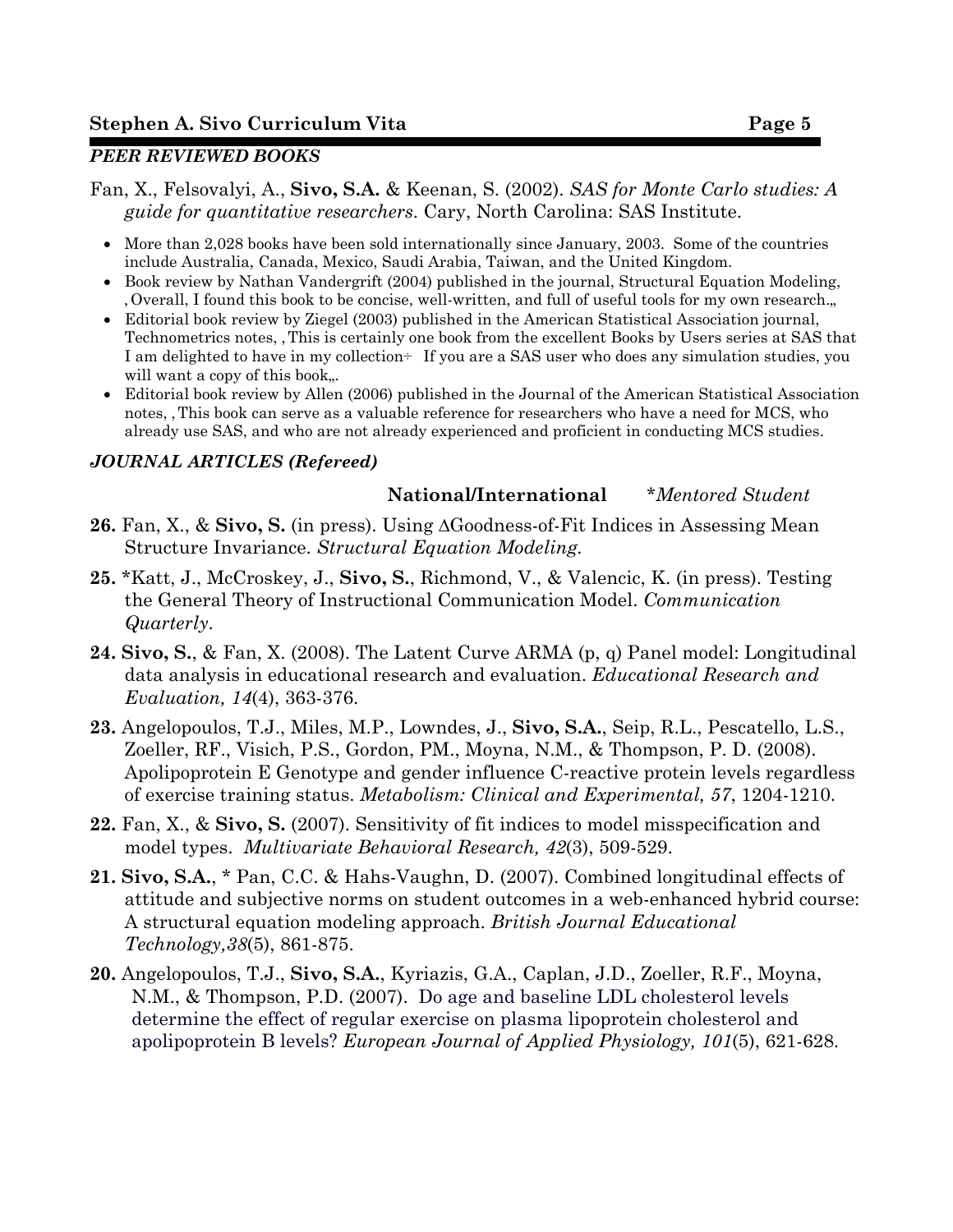- **19.** Kyriazis, G.A., Caplan, J.D., Lowndes, J., \* Carpenter, R.L., Dennis, K.E., **Sivo, S.A.**, & Angelopoulos, T.J. (2007). Moderate exercise-induced energy expenditure does not alter leptin levels in sedentary obese men. *Clinical Journal of Sport Medicine, 17*(1), 49-51.
- **18. Sivo, S.A.**, Saunders, C., \* Chang, Q., & Jiang, J.J. (2006). How low should you go? Low response rates and the validity of inferences in IS research using questionnaires. *Journal of the Association of Information Systems, 7*(6), 351-414.
- **17. Sivo, S.A.**, Fan, X., Witta, E.L., & \* Willse, J. (2006). The search for "optimal" cutoff properties: Fit index criteria in structural equation modeling. *Journal of Experimental Education, 74*(3), 267-288. *[8% accepted the year published]*
- **16.** Ford, R., **Sivo, S.**, Fottler, M., \* Dickson, D., Bradley, K., & Johnson, L. (2006). Aligning internal organizational factors with a service excellence mission: An exploratory investigation in healthcare. *Health Care Management Review, 31*(4), 259- 269.
- **15. Sivo, S.A.**, Fan, X., & Witta, E.L. (2005). The biasing effects of unmodeled ARMA time series processes on latent growth curve model estimates. *Structural Equation Modeling, 12* (2), 215-232.
- **14. Sivo, S.,**  $\&$  **\* Pan, C.** (2005). Undergraduate engineering and psychology students  $\hat{A}$ use of a course management system: A factorial invariance study of user characteristics and attitudes. *The Journal of Technology Studies*, *31*(2), 94-103.
- **13.** Fan, X., & **Sivo, S.** (2005). Evaluating the sensitivity and generalizability of SEM fit indices while controlling for severity of model misspecification. *Structural Equation Modeling*, *12* (3), 343-367.
- **12.** \* Pan, C., Sivo, S., Gunter, G., & Cornell, R. (2005). Students $\hat{A}$  perceived ease of use of an e-learning management system: An exogenous or endogenous variable? *Journal of Educational Computing Research, 33* (3), 285-307.
- **11.** \* Pan, C., Gunter, G., **Sivo, S.**, & Cornell, R. (2005). End-user acceptance of a learning management system in two hybrid large-sized introductory undergraduate courses. *Journal of Educational Technology Systems*, *33*(4), 355-365.
- **10. Sivo, S. A.**, \* Pan, C. C., & Brophy, J. (2004). Temporal cross-lagged effects between subjective norms and students Autitudes regarding the use of technology. *Journal of Educational Media and Library Sciences, 42*(1), 63-74.
- **9.** \* Pan, C. C., Sivo, S.A. & Brophy, J. (2003). Students $\hat{A}$ attitude in a web-enhanced hybrid course: A structural equation modeling inquiry. *Journal of Educational Media and Library Sciences*, *41*(2), 181-194.
- **8.** Hayes, B. G., Taub, G.E., Robinson, E. H., & **Sivo, S.A.** (2003). An empirical investigation of the efficacy of multimedia instruction in counseling skill development. *Counselor Education & Supervision, 42,* 177-188. *[18% acceptance rate]*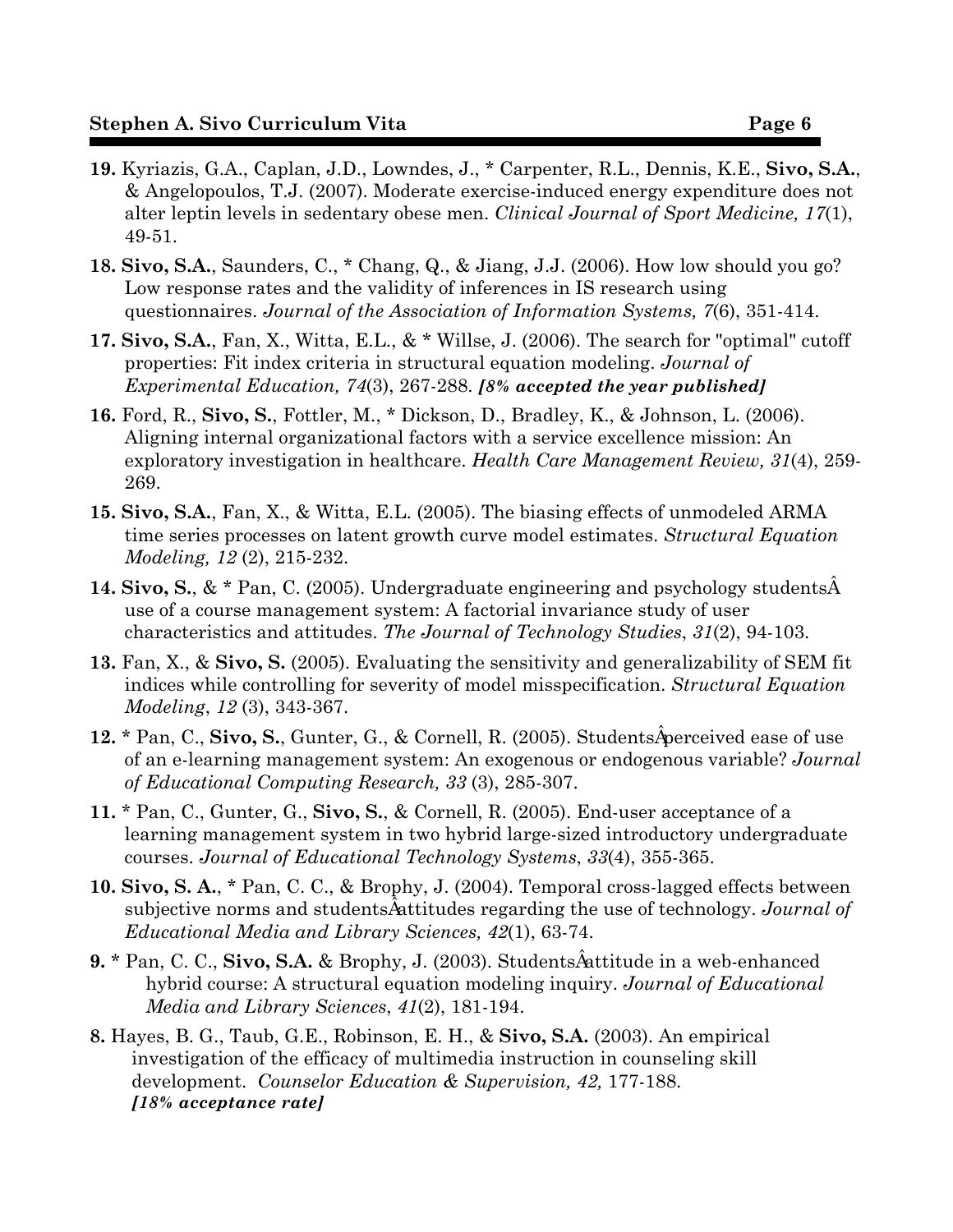- **7. Sivo, S.A.** (2001). Multiple indicator stationary time series models. *Structural Equation Modeling: A Multidisciplinary Journal, 8*(4), 599-612. *[7% accepted in 2001]*
- **6.** Taub, G.E., Hayes, B. G., Cunningham, W.R., & **Sivo, S.A.** (2001). Relative roles of cognitive ability and practical intelligence in the prediction of success. *Psychological Reports*, *88*, 931-942.
- **5. Sivo, S.A.**, & Willson, V.L. (2000). Modelling causal error structures in longitudinal panel data: A Monte Carlo study. *Structural Equation Modeling: A multidisciplinary journal*, *7*(2), 174-205. *[7% accepted in 2000]*
- **4.** Lawson, D.M., & **Sivo S.A.** (1998). Trainee conjugal family experience, current intergenerational family relationships and the therapeutic alliance. *Journal of Marriage and Family Therapy, 24*(2), 225-231. *[15 - 20% acceptance rate]*
- **3. Sivo, S.A.**, & Willson, V.L. (1998). Is parsimony always desirable? Identifying the correct model for a longitudinal panel data set. *Journal of Experimental Education, 66*(3), 249-255.
- **2.** Cifuentes, L., **Sivo, S.**, Reynolds, T. (1997). Building partnerships between preservice teachers and inservice teachers: A project facilitated by interactive videoconferencing. *International Journal of Educational Telecommunications*, *3*(1), 61-82. *[10 - 19% acceptance rate]*
- **1.** Albrecht, D.D., Carpenter, D.S. & **Sivo, S.A.** (1994). The effect of college activities and grades on job placement potential. *National Association of Student Personnel Administrators*, *31*(4), 290-297. *[11-20% acceptance rate]*

## *JOURNAL ARTICLES ACCEPTED WITH REVISION (Refereed)*

Witta, E.L., & Sivo, S.A. (revised and resubmitted). Re-examining cognitive decrements in the cognition of the elderly: A latent growth modeling approach. *Aging and Mental Health*.

#### *REVISED MANUSCRIPTS RESUBMITTED (Refereed Journals)*

#### **National/International** *\*Mentored Student*

- **Sivo, S.**, \* Ray, S. & Robinson, E. H. (revised and resubmitted). Mean structure analysis of character education data: Contrasting Florida schools. *Journal for Research in Character Education*.
- Hirumi, A., **Sivo, S.**, & Pounds, K. (revised and resubmitted) Measuring the effects of storytelling on learnersAmotivation and performance over-time. *Educational Technology Research & Development*.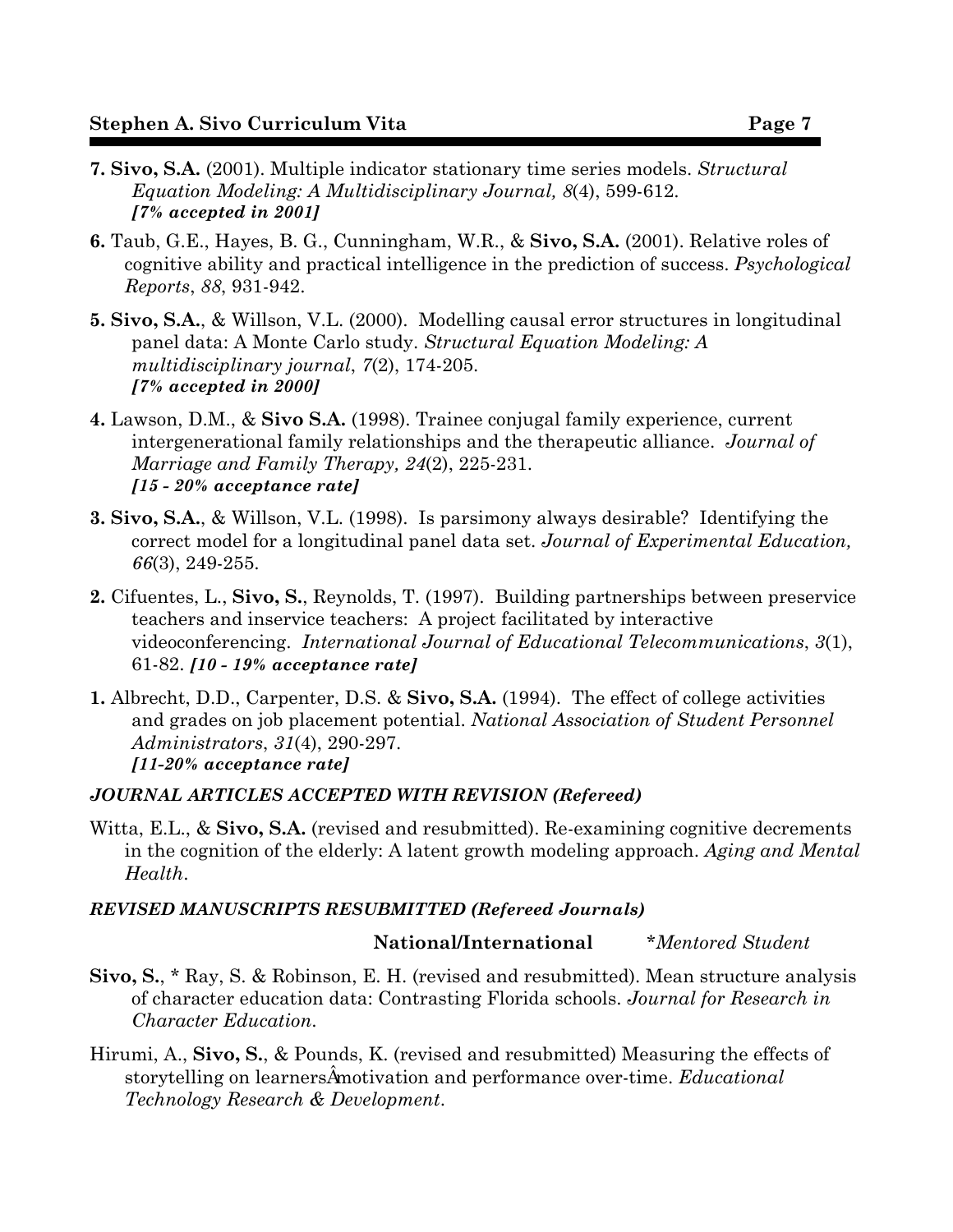Smith, J., & **Sivo, S.** (revised and resubmitted) Teacher Technology Acceptance and Continuance Intention in a Statewide Online Teacher Professional Development (oTPD) Course. *Journal of Research on Technology in Education*.

## *MANUSCRIPTS UNDER REVIEW (Refereed Journals)*

### **National/International** *\*Mentored Student*

- \* Ray, S., **Sivo, S.** & Robinson, E. H. (under review). Latent factor differences among student, parent, and teacher responses to a character education measure: A factorial invariance study. *Social Studies Research & Practice*.
- \* Sen, S., & **Sivo, S.A.** (under review). The effect of technology acceptance on postsecondary African American students Aachievement in mathematics: A path analytic inquiry. *International Journal of Mathematical Education in Science and Technology*.
- **Sivo, S.A.**, & \* Pan, C.C. (under review). The cross-lagged technology acceptance model: Evaluating stochastic patterns in system-user characteristics over time.
- Witta, E.L. & **Sivo, S.** (under review). Latent growth modeling: Explaining cognitive decline in the elderly.
- Witta, E. L., & **Sivo, S.A.** (under review). Measuring cognitive functioning: An empirical investigation of the psychometric properties of a cognitive measure.

#### *JOURNAL ABSTRACTS (Refereed - listed on Web of Science)**\*Mentored Student*

- Zukley L, \* Lowndes J, \* Carpenter RL, Peel JB, Fiutem JJ, **Sivo S**, Greenstone CL, Angelopoulos TJ, & Rippe JM (2005). Association between C-reactive protein and cardiorespiratory fitness in overweight and obese women is independent of adiposity. *Circulation*, *111* (14), E228-E228 P213.
- \* Lowndes, J., Zukley, L., Fiutem, J.J., Nguyen, V., Dube, T.J., Yount, B., **Sivo, S.**, Melton, R., Melanson, K., Greenstone, C., Angelopoulos, T.J., & Rippe, J.M. (2005). The impact of caloric restriction and exercise on various components of the metabolic syndrome in women. *Circulation*, *111*(4), E79-E79.
- \* Lowndes, J., Dube, T.J., Yount, B., Zukley, L., **Sivo, S.**, LeBaron, B., Angelopoulos, T.J., & Rippe, J.M. (2004). Does BMI or waist circumference correlate better with risk factors associated with obesity. *International Journal of Obesity*, *29* (1), S.
- Dube, T.J., Yount, B., LeBaron, B., \* Lowndes, J., Zukley, L., **Sivo, S.**, Angelopoulos, T.J., & Rippe, J. (2004). The relationship of hs\_CRP to metabolic syndrome diagnostic criteria and cardiovascular risk factors. *International Journal of Obesity*, *29* (1), S.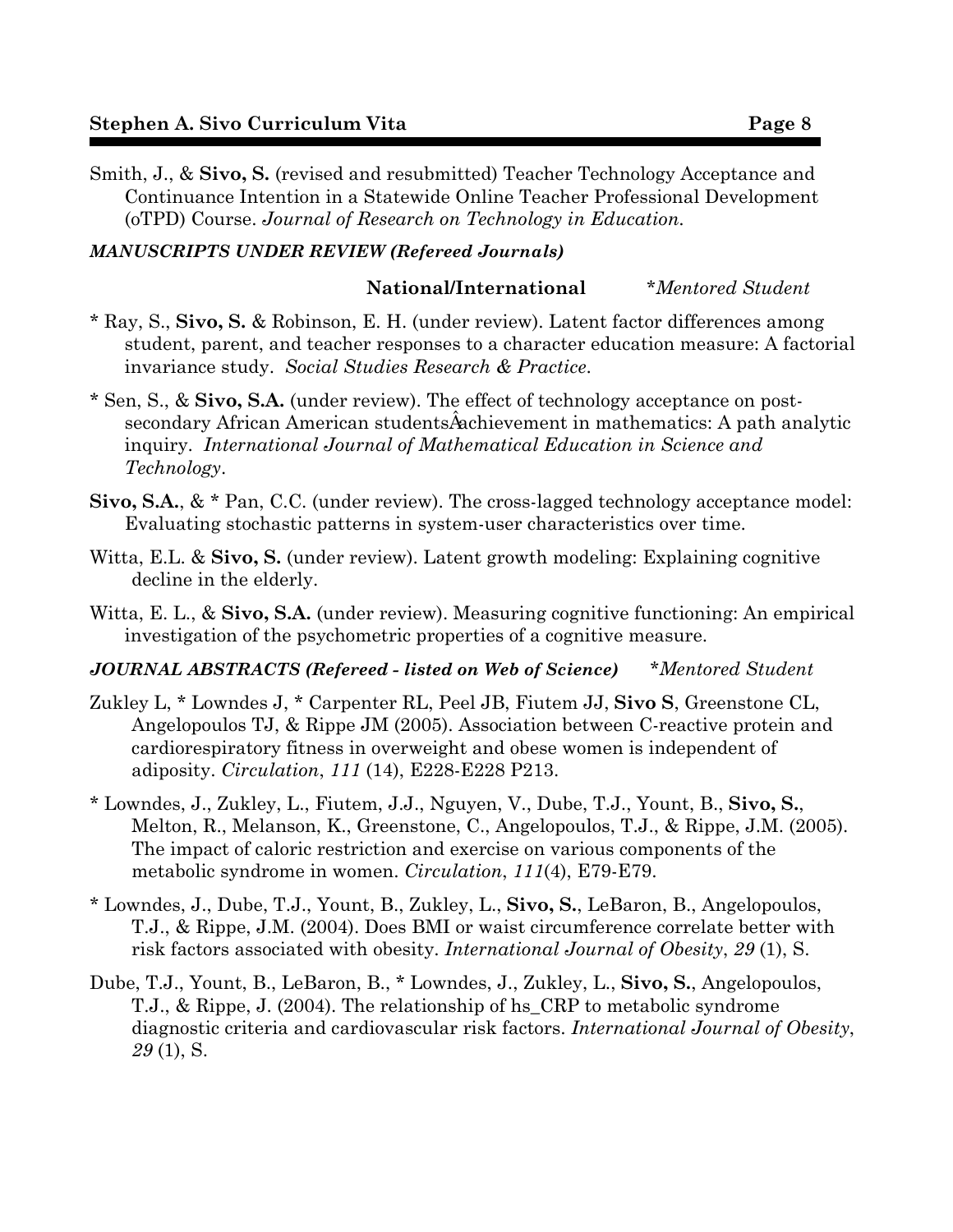Yount, B., Dube, T.J., Zukley, L., Fiutem, J.J. , LeBaron, B., \* Lowndes, J., **Sivo, S.**, Angelopoulos, T.J., & Rippe, J. (2004). Association of serum C-reactive protein with cardiorespiratory fitness in middle-aged, sedentary, overweight/obese adults. *International Journal of Obesity*, *29* (1), S.

# *PEER REVIEWED BOOK CHAPTERS*

Erwin, T.D., & **Sivo, S.A.** (2001). Assessing student learning and development in student affairs: A nuts and bolts introduction. In R. B. Winston and T.K. Miller's, *The Professional Student Affairs Administrator: Educator, Leader, and Manager*. Muncie, IN: Accelerated Development.

## *ERIC DOCUMENTS (Refereed)*

- Witta, E.L., & Sivo, S.A. (2003). Latent growth modeling of cognition in the elderly. (*ERIC Document Reproduction Service No. ED478197*).
- Witta, E.L., & **Sivo, S.A.** (2002). Measuring cognitive function: An empirical investigation of the psychometric properties of a cognitive measure. (*ERIC Document Reproduction Service No. ED478198*).

## *PROCEEDINGS -* **National/International** *(Refereed)**\*Mentored Student*

- Gunter, G.A., & **Sivo, S.** (2003). Effective online training: the Georgia GET FIT initiative. *Proceedings of the Society of Information Technology and Teacher Education Association for the Advance of Computing Education. (SITE 2003).*
- \* Pan, C.**, Sivo, S.**, Brophy, J., & Phillips, W. (2003). Attitude is contagious? A structural equation modeling approach. *Proceedings of the 5th Annual WebCT User Conference (IMPACT 2003).*
- \* Pan, C., **Sivo, S.**, Gunter, G., Hampton, E., Brophy, J., & Cornell, R. (October, 2003). StudentsA perceived ease of WebCTA use: An exogenous or endogenous variable? *Proceedings of the* the *26th Association for Educational Communications and Technology International Conference (AECT 2003).*

## *JOURNAL ARTICLES (Nonrefereed)*

Shipley, S., Vogt, K., & **Sivo, S.** (2001). Going in circles: Using assessment for "a" change. *Campus activities programming*, *34* (1), 62-65.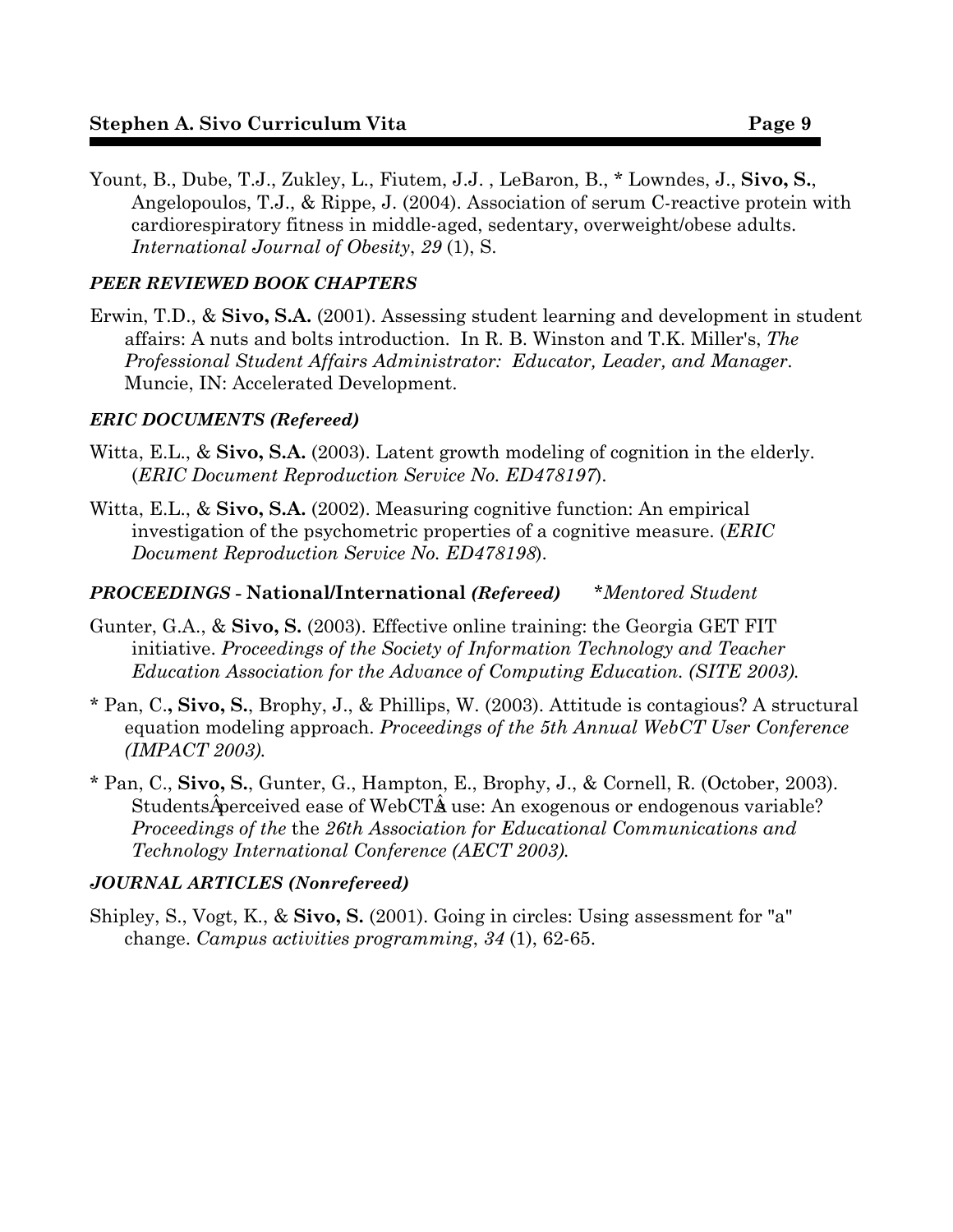## *TECHNICAL REPORTS AND EVALUATIONS (Nonrefereed)*

- **Sivo, S.A.**, & Alwood, J.E. (1994). *Engineering support science fundamentals battery test analysis report: Generalizability and decision study*. Susquehanna Steam Electric Station, PP&L Test Report, meeting Nuclear Regulatory Commission requirements.
- Enrollment Management Task Force Report. (1998). *Academic Council*, James Madison University. Dr. Stephen Sivo analyzed and evaluated the assessment results for the report.
- Kinesiology Academic program review internal report. (1998). *Department of Kinesiology*, Academic program review, James Madison University, Kinesiology undergraduate major program. Dr. Stephen Sivo analyzed and evaluated the assessment results for the report.
- Art and Art History Academic program review internal report. (1998). *Department of Art and Art History*, James Madison University, undergraduate major program. Dr. Stephen Sivo analyzed and evaluated the assessment results for the report.
- Nursing Academic program review internal report. (1998). *Department of Nursing*, James Madison University, undergraduate major program. Dr. Stephen Sivo analyzed and evaluated the assessment results for the report.
- Healthsmart 1995 School Survey Report of Tobacco Use and Risk Factors in College Station, TX Public Schools by McNamara, J.F., McNamara, M., Pope, P. E., **Sivo, S.A**., Ter Mollen, J. L., & Uhalt, S. (May 23, 1995).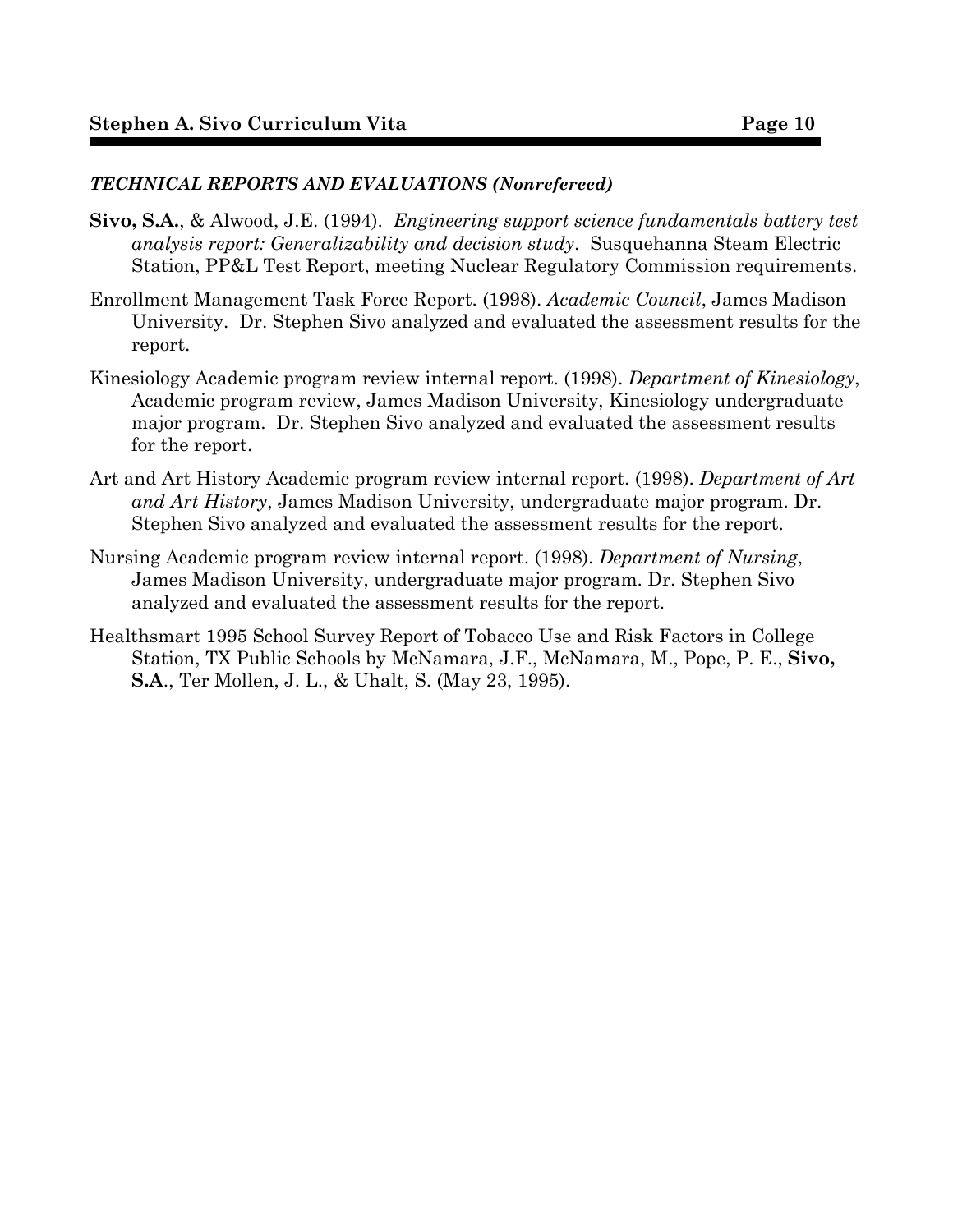#### *GRANTS*

#### **Funded**

**Stephen Sivo** (Principal Investigator) **Peggy Meli (**Co-Principal Investigator). American Health Information Management Association,

Foundation of Research and Education (\$23,689.00). Annual funding for 2007 Title: *Measuring Breast Cancer Stage Using Multisample Structural Equation Modeling*.

**Stephen Sivo** (Principal Investigator).

Office of the Vice President for Research and Graduate Studies In-House Research Grant, University of Central Florida (\$7500.00) Summer, 2003.

Title: *The application of time series methodology to panel data using structural equation models*.

#### **Under review**

**Don Quitter** (Principal Investigator) **Stephen Sivo (**Co-Principal Investigator). PHS 2006-02 Omnibus Solicitation of the NIH, CDC, and FDA for Small Business Innovation Research Grant Applications (\$100,000.00)

Title: *The Use of Virtual Reality Technology in New Miner Hazard Recognition Skills Training to Decrease Injury Rates models*.

**Enrique Ortiz** (Principal Investigator) **Stephen Sivo (**Co-Principal Investigator). IES Math & Science Ed. Research Grant (\$414,000.00)

Title: *A Longitudinal Study Analyzing Grades 1–3 Students' Performance Related to Addition Facts and Use of Variables in Addition Equality Statements.*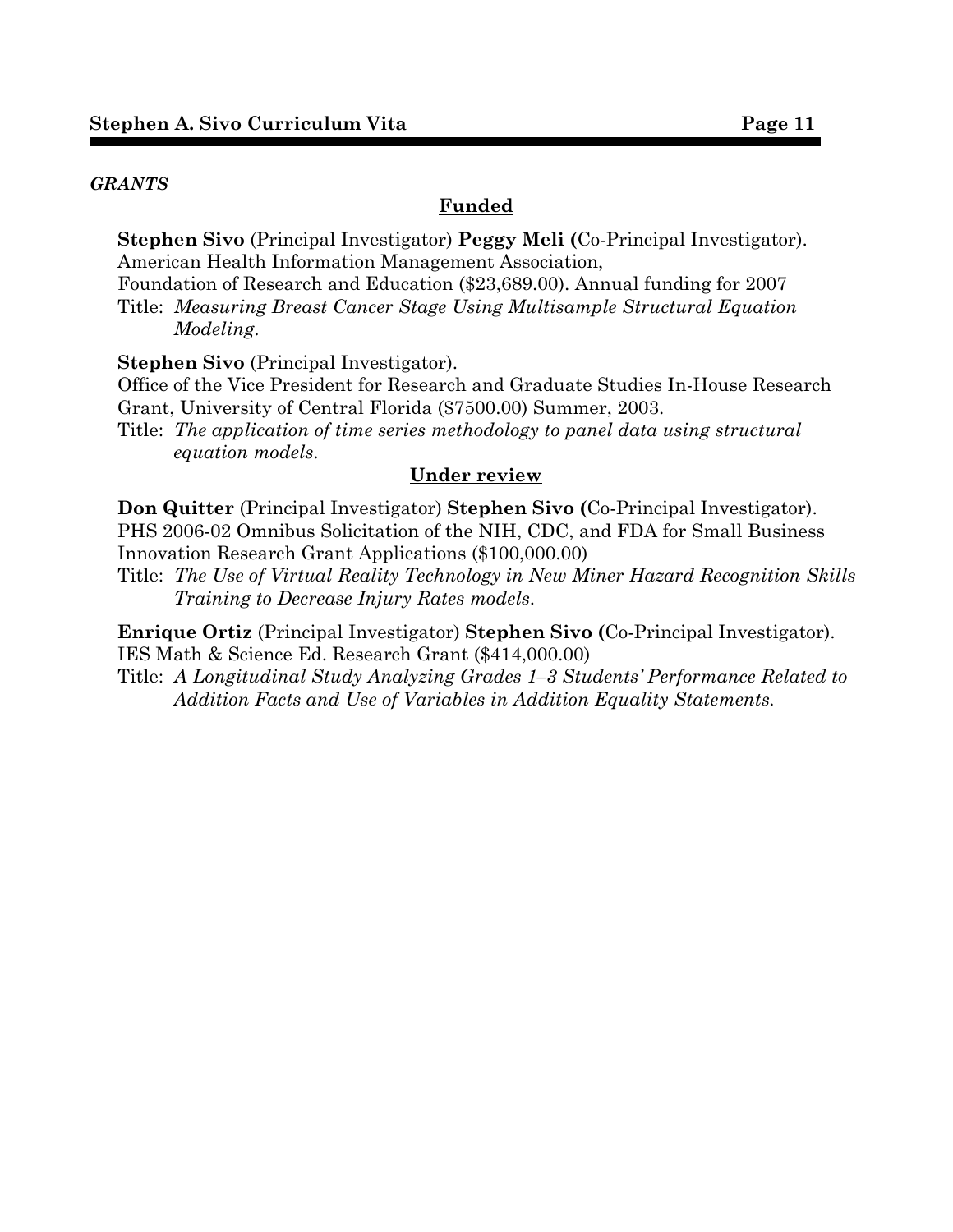## *PAPERS PRESENTED AT PROFESSIONAL CONFERENCES*

### **National/International** *\*Mentored Student*

- **46.** \* Smith, J. & **Sivo, S.**, (November, 2007). *Relationship of Social Presence and Teacher Acceptance of oTPD.* (Paper presented at The 13th Sloan-C International Conference on Online Learning in Orlando, FL).
- **45. Sivo, S.**, & \* Meli, P. (October, 2007). *Measuring breast cancer stage with Medicare Claim Data using Latent Growth Curve Modeling.* (Paper presented at the American Health Information Management Association in Philadelphia, PA).
- **44.** Bai, H., Pan, W., & **Sivo, S.** (June, 2007). *A continuing study on a new resampling method: An extension to multivariate data.* (Paper presented at the American Statistical Association, Joint Statistical Meeting in Seattle, WA).
- **43.** \* Meli, P., **Sivo, S.**, & Blasi, L. (May, 2007). *Health information management instructors perceptions of instructional technology and distance education.* (Paper presented at the Congress of International Federation of Health Records Organizations in Seoul, Korea).
- **42. Sivo, S.**, & Fan, X. (April, 2006). *Power analysis in SEM: Evaluating two analytical methods against empirical power for relatively complex structural models.* (Paper presented at the Structural Equation Modeling SIG of the American Educational Research Association in Montreal, Quebec, Canada).
- **41. Sivo, S.**, Robinson, E. H. & \* Ray, S. (April, 2006). *Mean structure analysis of character education data: Contrasting Kenyan and Florida schools.* (Paper presented at the SIG-International Studies SIG of the American Educational Research Association in San Francisco, California).
- **40.** Fan, X., & **Sivo, S.** (April, 2006). *Sensitivity of goodness-of-fit indices in detecting population difference in latent mean structure.* (Paper presented at the Structural Equation Modeling SIG of the American Educational Research Association in Montreal, Quebec, Canada).
- **39.** Robinson, E. H., **Sivo, S.** & \* Ray, S. (April, 2006). *Latent factor differences among student, parent, and teacher responses to a character education measure: A factorial invariance study.* (Paper presented at the SIG-School Community, Climate and Culture SIG of the American Educational Research Association in San Francisco, California).
- **38.** You, W., Fan, X., & **Sivo, S.** (April, 2006). *Assessing the impact of failure to adequately model the residual structure in growth modeling.* (Paper presented at the Structural Equation Modeling SIG of the American Educational Research Association in San Francisco, California).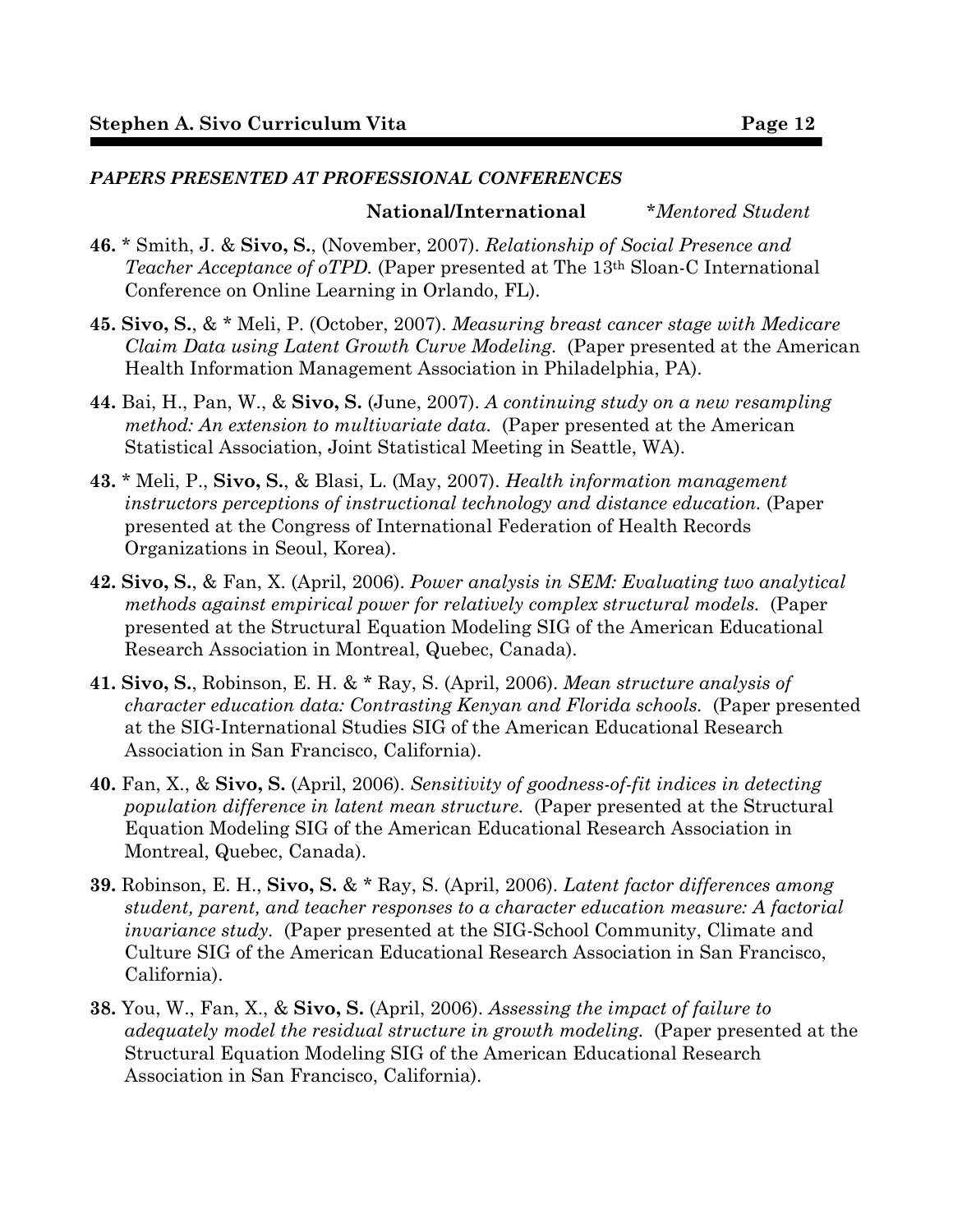- **37.** Hirumi, A., **Sivo, S.**, & Pounds, K. (October, 2005) *Measuring the effects of storytelling on learners' motivation and performance over-time.* The 28th Association for Educational Communications and Technology International Conference *(AECT 2005)*
- **36. Sivo, S.** (April, 2005). *The number of occasions needed for detecting growth curve ARMA processes.* (Paper presented at the Longitudinal Studies SIG of the American Educational Research Association in Montreal, Quebec, Canada).
- **35.** Fan, X., & **Sivo, S.** (April, 2005). *The effect of true population model specification on recommended fit index cut-off values.* (Paper presented at the Structural Equation Modeling SIG of the American Educational Research Association in Montreal, Quebec, Canada).
- **34.** Witta, E.L., & **Sivo, S.** (April, 2005). *Measuring Cognition: An empirical investigation of the psychometric properties of a cognitive measure.* (Paper presented at Division D - Measurement and Research Methodology of the American Educational Research Association in Montreal, Quebec, Canada).
- **33. Sivo, S.**, Fan, X., Witta, E.L., & \* Willse, J. (April, 2004). *The effect of true population model specification on recommended fit index cut-off values.* (Paper presented at the Structural Equation Modeling SIG of the American Educational Research Association in San Diego, CA).
- **32. Sivo, S**. (April, 2004). *The impact of a course management system on two large-sized undergraduate web-enhanced hybrid courses: A factorial analysis using LISREL and SAS PROC CALIS.* (Paper presented at the Chinese American Educational Research and Development Association in San Diego, CA).
- **31.** Fan, X, & **Sivo, S.** (April, 2004). *Evaluate the sensitivity and generalizability of SEM fit indices while controlling for severity of model misspecification.* (Paper presented at the Structural Equation Modeling SIG of the American Educational Research Association in San Diego, CA).
- **30.** Witta, E.L., & **Sivo, S.** (April, 2004). *Latent growth modeling: Explaining cognitive decline in the elderly.* (Paper presented at the Educational Statisticians SIG of the American Educational Research Association in San Diego, CA).
- **29.** \* Pan, C., Gunter, G., **Sivo, S.**, & Cornell, R. (April, 2004) *End-user acceptance of a learning management system in two hybrid large-sized introductory undergraduate courses.* Paper presented at the Ninth Annual conference for Teaching in the Community Colleges (TCC) to meet in Honolulu, HI.
- **28. Sivo, S.A.**, Fan, X., & Witta, E.L. (April, 2003). *A full integration of latent growth curve and stationery times series.* (Paper presented at the Structural Equation Modeling SIG of American Educational Research Association in Chicago, IL).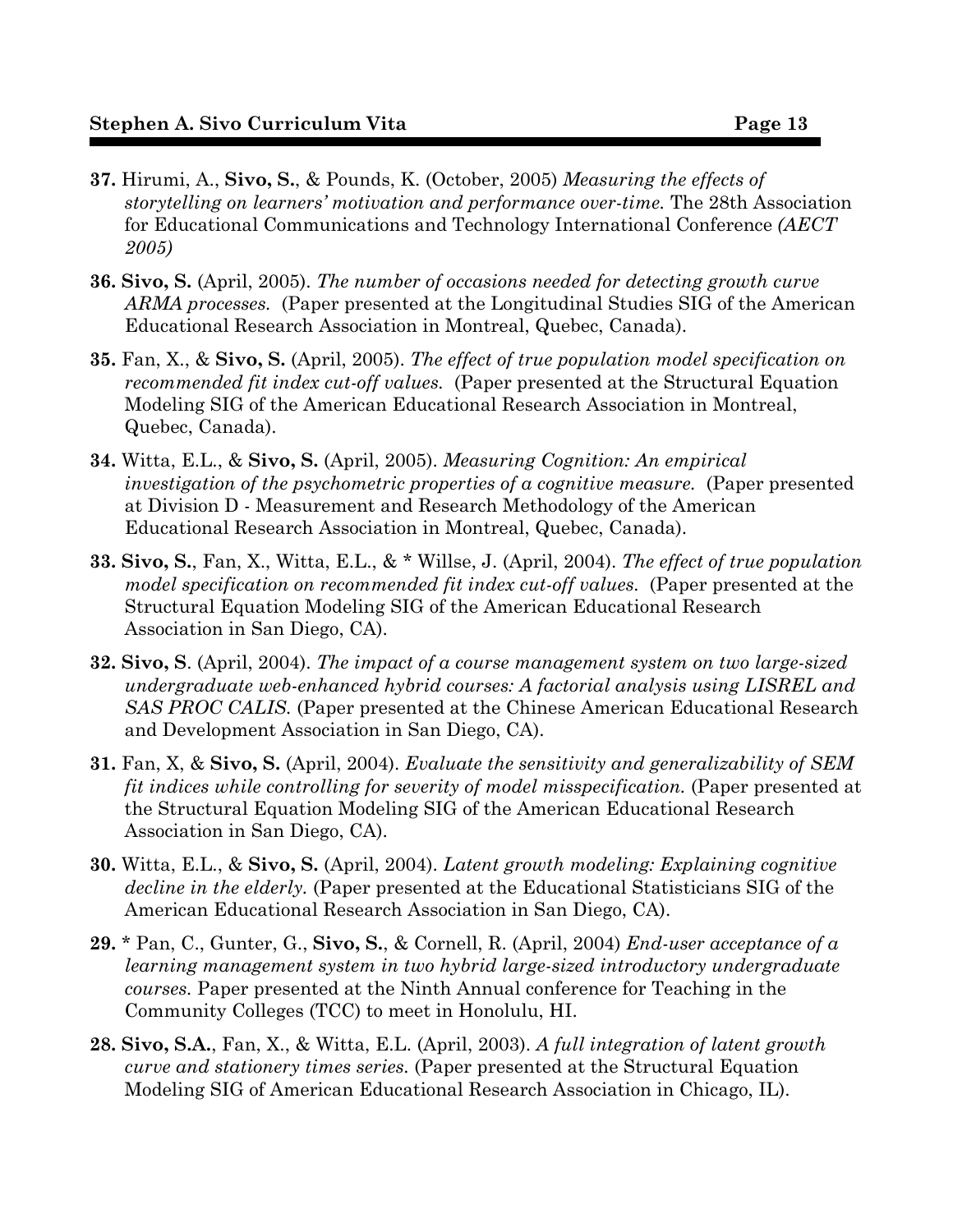- **27.** Witta, E.L., & **Sivo, S.A.** (April, 2003). *Latent growth modeling of cognition among the elderly.* (Paper presented at the American Educational Research Association in Chicago, IL).
- **26.** \* Pan, C., **Sivo, S.**, & Brophy, J. (April, 2003) *Use of a course management system in light of the Technology Acceptance Model: A student perspective.* (Paper presented at the Eighth Annual conference for Teaching in the Community Colleges (TCC) to meet in Honolulu, HI).
- **25.** \* Pan, C., **Sivo, S.**, & Brophy, J. (April, 2003) *Does students' attitude toward a course management system matter?* (Paper presented at the 14th International Conference on College Teaching and Learning (ICCTL) in Jacksonville, FL).
- **24. Sivo, S.A.**, & Witta, E. L. (November, 2002). *Measuring depressive symtomatology: An empirical investigation of the psychometric properties of the shortened CES-D*. (Paper presented at the American Evaluation Association conference in Washington, D.C.)
- **23.** Witta, E. L., & **Sivo, S.A.** (November, 2002). *Measuring cognitive functioning: An empirical investigation of the psychometric properties of a cognitive measure.* (Paper presented at the American Evaluation Association conference in Washington, D.C.)
- **22. Sivo, S.A.**, Taub, G.E., Hayes, B. G., & Miller, K. (August, 2001). *Moving-average panel models: SEM alternatives to the Quasi-simplex*. (Paper presented at the American Psychological Association in San Francisco, CA)
- **21.** \* Willse, J., & **Sivo, S.A.** (April, 2001) *Cutoff criteria for fit indexes in structural equation modeling: The need for cross-fitting structural models when performing Monte Carlo studies*. (Paper presented at the Structural Equation Modeling of the American Educational Research Association in Seattle, WA)
- **20.** \* Simmer, P., **Sivo, S.A.**, & Sundre, D. (April, 2001). *A confirmatory factor analysis (CFA) of the Student Developmental Task and Lifestyle Inventory (SDTLI)*. (Paper presented at the American Educational Research Association in Seattle, WA).
- **19.** Shipley, S.M., Vogt K.E., & **Sivo, S.A.** (November, 2000). *Going full circle: Using assessment for "a" change*. (Paper presented at the International Leadership Association Conference in Toronto, Ontario, Canada)
- **18. Sivo, S.A.** (June, 2000) *Structuring the assessment design and measure: Issues and procedures.* (Paper presented at the American Association for Higher Education Assessment Conference in Columbia, North Carolina).
- **17.** Shipley, S.M., Vogt K.E., & **Sivo, S.A.** (June, 2000) *Going full circle with leadership assessment.* (Paper presented at the American Association for Higher Education Assessment Conference *Rising Expectations: Can Assessment Deliver?* in Columbia, North Carolina)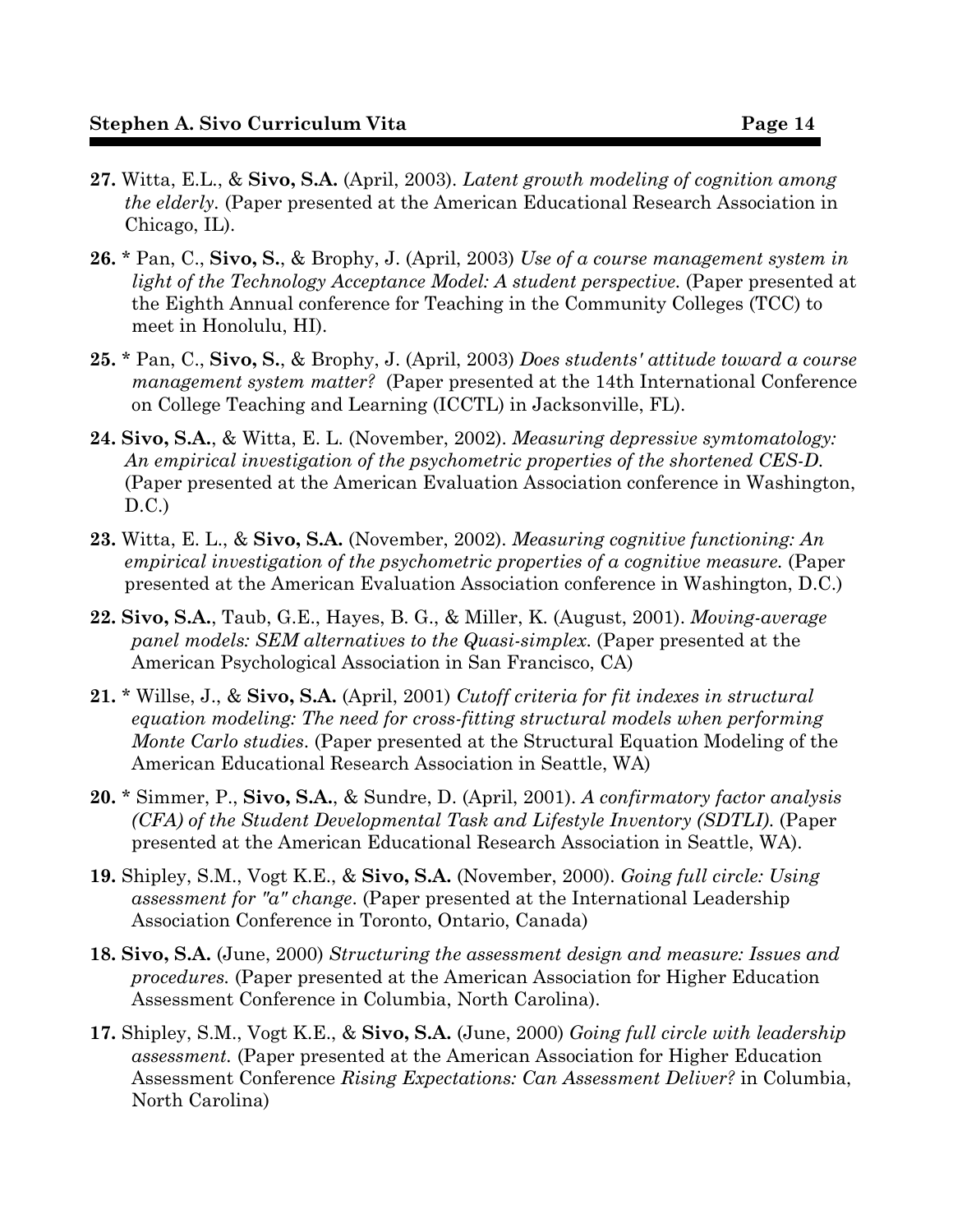- **16. Sivo, S.A.** (April, 1999). *Multiple indicator stationary time series models using SEM*. (Paper presented at the American Educational Research Association - Structural Equation Modeling SIG in Montreal, Quebec, Canada).
- **15.** Hayes, D.J., Shealy, C.N., **Sivo, S.A.**, & Weinstein, Z.C. (August, 1999). *Psychology, religion, and scale 5 (Religious Traditionalism) of the BEVI*. (Paper presented at the American Psychological Association - Division 36 in Boston, MA).
- **14.** Isley, E.B., Shealy, C.N., Crandall, K.S., **Sivo, S.A.**, & Reifsteck, J.B. (August, 1999). *Relevance of the BEVI for research in developmental psychopathology*. (Paper presented at the American Psychological Association - Division 7 in Boston, MA).
- **13.** Shealy, C.N., Burdell, L.L., **Sivo, S.A.**, Davino, D.F., & Hayes, D.J. (August, 1999). *Men, masculinity, and scale 10 (Gender Stereotypes) of the BEVI*. (Paper presented at the American Psychological Association - Division 51 in Boston, MA).
- **12.** Shealy, C.N., Sears, J.L., **Sivo, S.A.**, Alessandria, K.P., & Isley, E.B. (August, 1999). *Intercultural psychology and scale 3 (Sociocultural Closure) of the BEVI*. (Paper presented at the American Psychological Association - Division 52 in Boston, MA).
- **11.** Trice, A.D., Braxton, H.H., Huffman, C.F., **Sivo, S.A.**, Stoloff, M.J., & Talley, C.E.P. (August, 1999). *Connecting introductory courses to the General Education curriculum*. (Paper presented at the American Psychological Association - Division 2 in Boston, MA).
- **10.** \* Rohatgi, J., Torisky, D.M., **Sivo, S.A.**, Pearson, J.M., & Brevard, P.B. (June, 1998). *Evaluating the use of an animated sequence to teach the concept of protein synthesis*. (Paper presented at the Society for Nutrition Education annual meeting in Albuquerque, New Mexico).
- **9. Sivo, S.A.**, & Sundre, D. (April, 1998). *Evaluating competing models in SEM: Consulting simulation results for the wrong model*. (Paper presented at the American Educational Research Association- Structural Equation Modeling SIG in San Diego, CA).
- **8.** Sundre, D., & **Sivo, S.A.** (April, 1998). *The dilemma of teaching statistics: Who's afraid of statistics and computers?* (Paper presented at the American Educational Research Association in San Diego, CA).
- **7. Sivo, S.A.** (April, 1996). *Modeling causal error structures in longitudinal data*. (Paper presented at the American Educational Research Association - Structural Equation Modeling SIG in New York, NY).
- **6.** Kealy, W.A., Schindehette, S.W. & **Sivo, S.A.** (April, 1995). *Effect of image size and perceptual precedence on verbal and spatial processing of graphic displays*. (Paper presented at the American Educational Research Association in San Francisco, CA).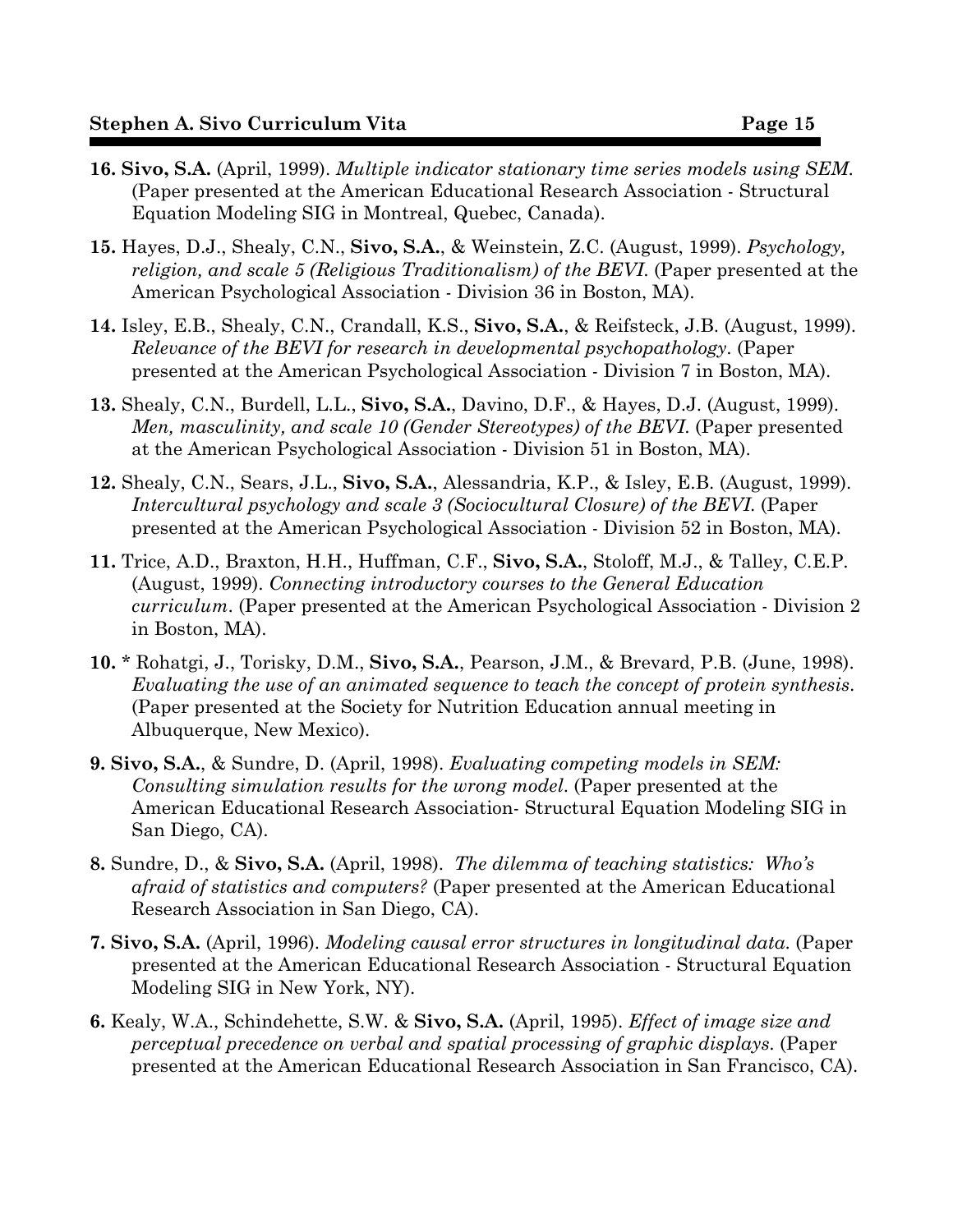- **5. Sivo, S.A.** (April, 1993). *The effects of nonparallel regression slopes on actual error rates across three and four group situations: A Monte Carlo study*. (Paper presented at the American Educational Research Association Division D Quantitative Methods in Atlanta, GA).
- **4.** Garcia, G., & **Sivo, S.A.** (April, 1993). *The role of family in educational and occupational decisions made by Mexican-American Students*. (Paper presented at the American Educational Research Association in Atlanta, GA).
- **3.** Willson, V.L., Rupley, W.H., **Sivo, S.A.** & Vaidya, N. (April, 1993). *Item componentbased regression modeling of individuals: Fit and cross-validation*. (Paper presented at the National Council on Measurement and Evaluation in Atlanta, GA)
- **2. Sivo, S.A.**, & Kealy, W.A. (December, 1992). *Prior knowledge for adjunct maps in text learning.* (Paper presented at the National Reading Conference  $\ddagger$  San Antonio, TX).
- **1.** Newman, P., Cain, T., & **Sivo, S.A.** (March, 1992). *Where have the Students Gone? The Retention Phenomenon*. (Paper presented at American College Personnel Association  $\ddagger$  San Francisco, CA).

#### **State/Regional**

- Banta, T., & **Sivo, S.A.** (May, 1997). *Teaming to assess student knowledge and skills*. (Presented at the Student Learning Institute in Harrisonburg, VA).
- Banta, T., & **Sivo, S.A.** (May, 1997). *Assessing student development and program effectiveness*. (Presented at the Student Learning Institute in Harrisonburg, VA).
- Banta, T., King, P., Docking, J. & **Sivo, S.A.** (May, 1997). *Making a difference in assessment: Panel discussion*. (Presented at the Student Learning Institute in Harrisonburg, VA).
- **Sivo, S.A.** (November, 1996). *Alumni longitudinal data: Using structural equation modeling to evaluate the stability of results over time*. (Paper presented at the Virginia Assessment Group 10th Annual Conference in Fairfax, VA).
- McNamara, J.F., Campbell, T., Moore, D. & **Sivo, S.A.** (January, 1996). *Evaluating the quality of published meta-analysis studies*. (Paper presented at the Southwest Educational Research Association in Austin, TX).
- **Sivo, S.A.** (January, 1995). *Discriminant analysis: Techniques used in appraising a function*. (Paper presented at the Southwest Educational Research Association in Dallas, TX)
- **Sivo, S.A.** (January, 1993). *Predicting K-TEA reading comprehension scores with regression*. (Paper presented at the Southwest Educational Research Association in Austin, TX).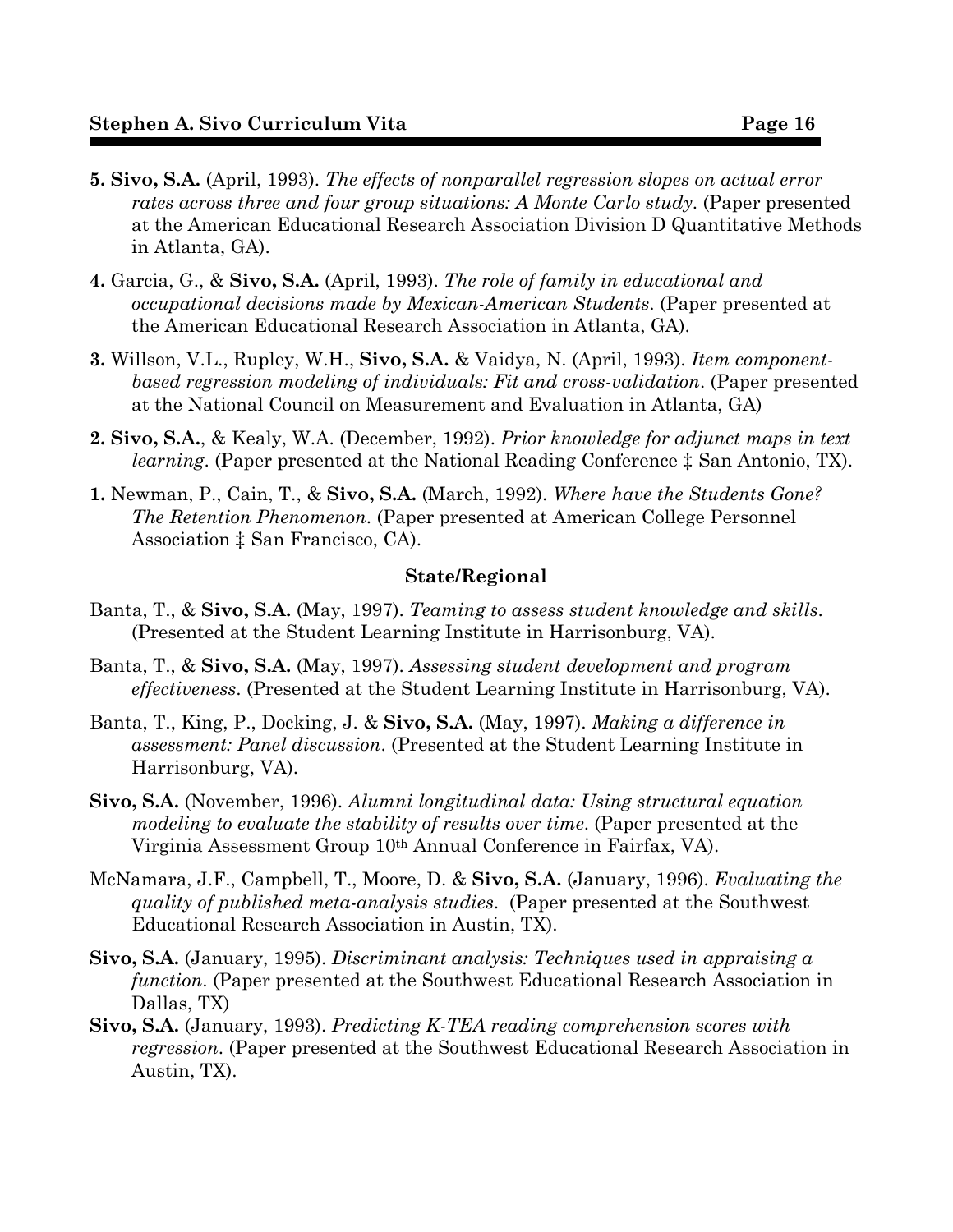- Kealy, W.A., & **Sivo, S.A.** (January, 1993). *Prior knowledge, map recognition, and recall of topographical features*. (Paper presented at the Southwest Educational Research Association in Austin, TX).
- Garcia, G., Clayton, K. & **Sivo, S.A.** (January, 1993). *Mexican American junior high school and secondary students: Family influences on and values for career and educational decisions*. (Paper presented at the Southwest Educational Research Association in Austin, TX).

#### **State/Regional (Continued)**

- DiBrito, W., & **Sivo, S.A.** (January, 1993). *A factor analytic investigation of the BSI when administered to college students*. (Paper presented at the Southwest Educational Research Association in Austin, TX).
- Newman, P., & **Sivo, S.A.** (Spring, 1990) *Identifying and intervening with at-risk freshmen*. (Curia Grant funded project presented Research Day at Northwestern State University of Louisiana, Natchitoches, LA).

#### *WORKSHOPS*

#### **State/Regional**

- November 1998. *Structuring the Assessment Design and Measure: Issues and Procedures.* Presented to participants attending the 12<sup>th</sup> Annual Virginia Assessment Group conference.
- November 1997. *Assessment study design and measurement methods*. Presented to participants attending the 11th Annual Virginia Assessment Group conference.

#### **University**

- February 1999. *Structuring the Assessment Design and Measure: Issues and Procedures*. Invited presentation for the State University of New York at Brockport: Both the Divisions of Student Affairs and General Education.
- October 1997. *A review of measurement construction principles and selected assessment tools.* Presented to Associate VPs and Directors in Student Affairs division, James Madison University.
- January 1997. *Running statistical programs to analyze assessment data.* Presented to directors in Student Affairs division, James Madison University.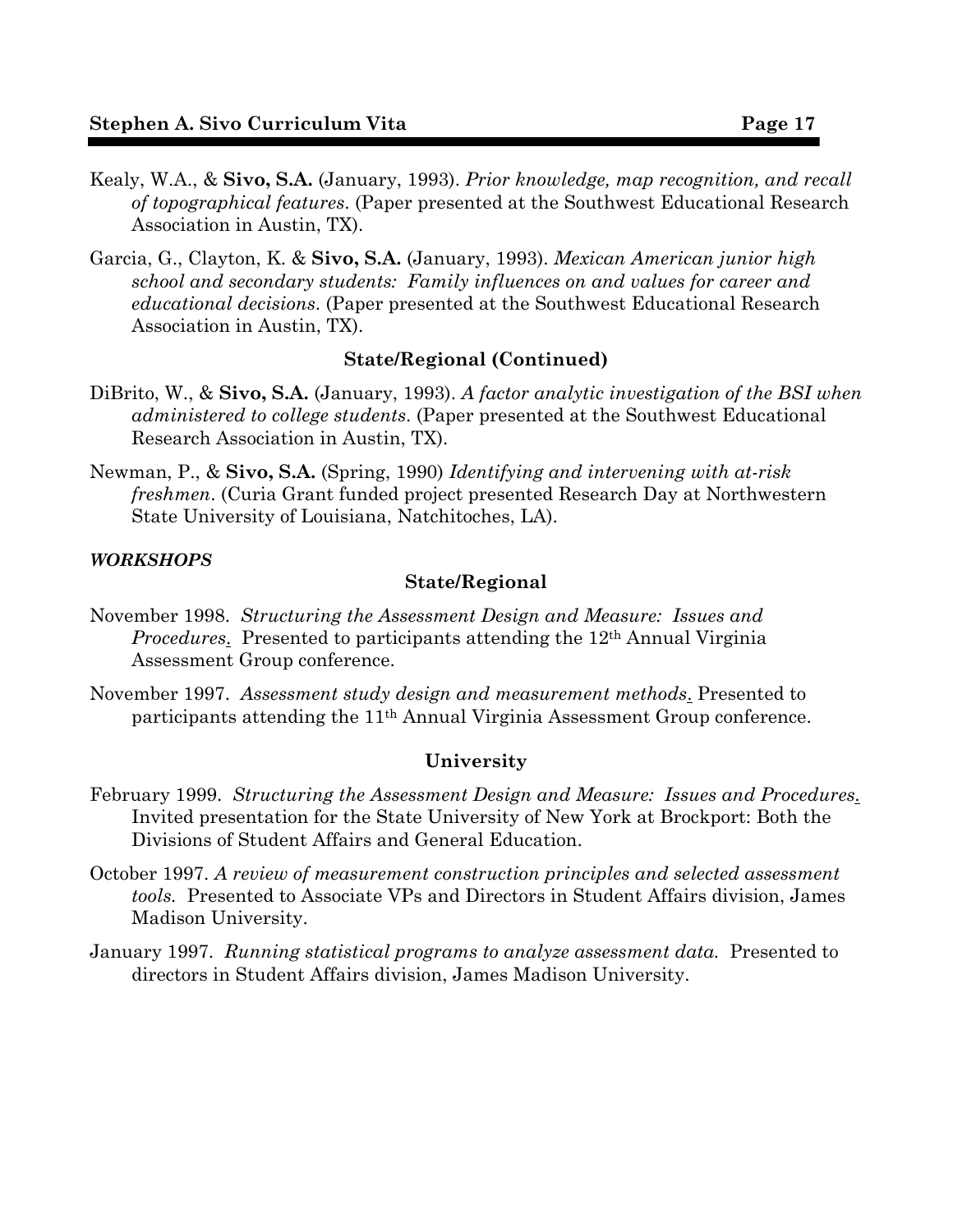# **TEACHING EXPERIENCE**

# *University of Central Florida (Ed. Research, Technology, & Leadership and College of Business Administration)*

Graduate level classes

#### MAN 7939 *Structural Equation Modeling*

Exploratory and confirmatory factor analysis, path analysis, and relevant aspects of measurement theory are introduced. In this context, several mathematical and technical issues about model fitting are presented: the statistical requirements for a model, estimators and estimation, model evaluation, model modification, software use, and pertinent troubleshooting strategies. The course closes with advanced topics. *(Taught since 2002)*

#### EDF 7415 *Latent Variable Modeling*

This course introduces students to the propriety, fit, parsimony, interpretation and power analysis of latent variable measurement and causal models. In this context, several mathematical and technical issues about model fitting are presented: the statistical requirements for a model, estimators and estimation, model evaluation, model modification, software use, and pertinent troubleshooting strategies. Subsumed under this general analytic procedure will be second-order latent models, multiple group models, latent mean models, mixture models, longitudinal data analysis of both stationary and nonstationary processes, multi-level modeling, and finally modeling the interaction and moderation of latent variables.

#### MAR 7939 *Multivariate Analysis for Marketing Research*

This doctoral level course provides students an in-depth treatment of the multivariate analysis. Emphasis is placed on appreciating its scope, understanding the essential assumptions underlying various methods, and developing the ability to relate the methods to important issues faced by an academic researcher. *(Taught since 2003)*

### EDF 7406 *Multivariate Statistics in Education*

This doctoral level course provides students an in-depth treatment of the multivariate analysis. Emphasis is placed on appreciating its scope, understanding the essential assumptions underlying various methods, and developing the ability to relate the methods to important issues faced by an academic researcher.

#### EDF 7463 *Analysis of Survey, Record, and other Qualitative Data*

This course introduces (a) Survey Research and related data analytic procedures and (b) various approaches to Qualitative Research, including their purpose, methodology, and methods of analysis.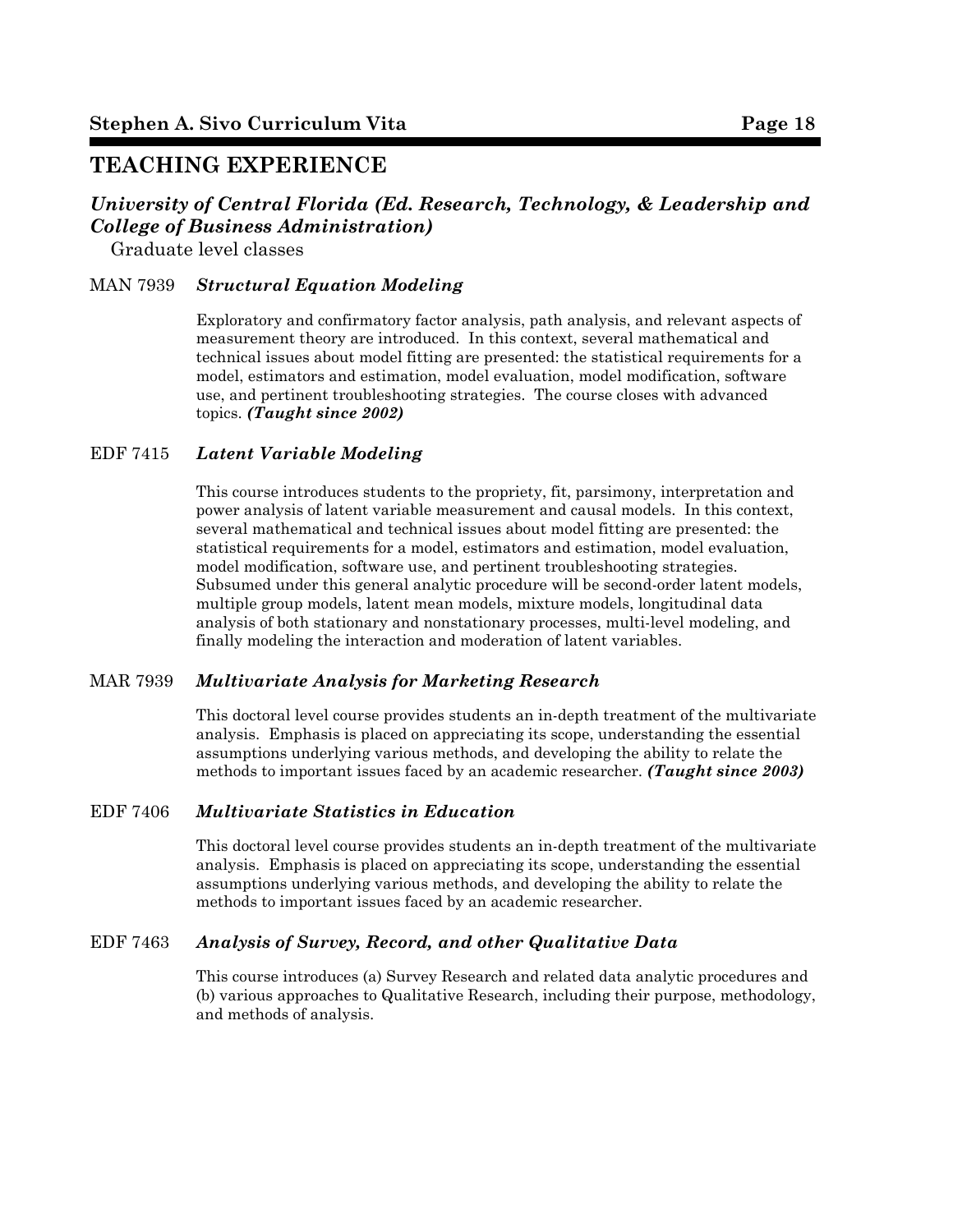## *University of Central Florida* (Continued)

| <b>EDF 7403</b> | <b>Quantitative Foundations of Educational Research</b><br>This course examines appropriate statistical methods in applied educational contexts.<br>Analytic strategies will be considered for educational data emphasizing the<br>identification and interpretations of findings.                                                                                                                                                         |
|-----------------|--------------------------------------------------------------------------------------------------------------------------------------------------------------------------------------------------------------------------------------------------------------------------------------------------------------------------------------------------------------------------------------------------------------------------------------------|
| EDF 6481        | <b>Fundamentals of Graduate Research in Education</b><br>This course is designed to introduce students to the technical and methodological<br>issues underlying the educational and psychological research. The dynamic interplay<br>between educational theory and research will be stressed with the intent of<br>developing the skills of critical analysis required of enlightened consumers of research<br>in the field of education. |
| <b>EDF 6432</b> | <b>Measurement and Evaluation in Education</b><br>This course introduces concepts of measurement and evaluation, classroom test<br>construction, the creation and use of derived scores, the selection and use of published<br>measurement instruments, and current issues.                                                                                                                                                                |

# *James Madison University (Psychology Department)*

Graduate level classes

# Psy 830 *Structural Equation Modeling*

Exploratory and confirmatory factor analysis, path analysis, and relevant aspects of measurement theory are introduced. In this context, several mathematical and technical issues about model fitting are presented: the statistical requirements for a model, estimators and estimation, model evaluation, model modification, software use, and pertinent troubleshooting strategies. The course closes with advanced topics.

#### Psy 608 *Multivariate Statistics*

This course provides students an in-depth treatment of the multivariate analysis. Emphasis is placed on appreciating its scope, understanding the essential assumptions underlying various methods, and developing the ability to relate the methods to important issues faced by an academic researcher.

#### Psy 606 *Advanced Measurement Theory*

This course introduces students to measurement theory, reliability, validity, item analysis in test development, scoring and interpretation. Students learn to calculate, apply and interpret reliability and validity procedures, develop an understanding of classical true score theory, develop an understanding of item response theory (IRT), assemble a test measuring a particular construct.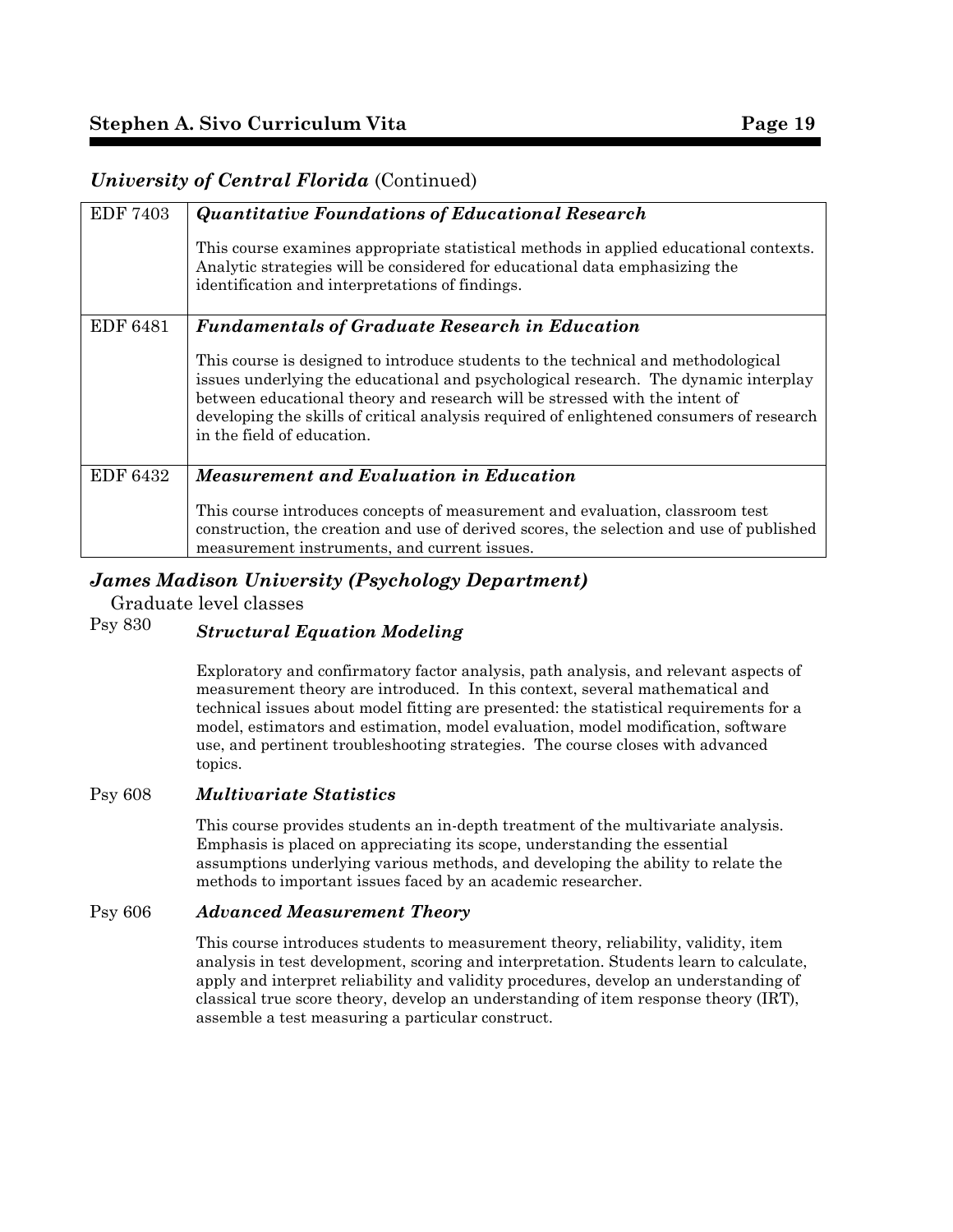#### Psy 605 *Research Inference and Statistics*

This course examines appropriate statistical methods in applied psychological contexts. Analytic strategies will be considered for psychological data emphasizing the identification and interpretations of findings.

#### Psy 600 *Measurement and Statistics*

This course involves teaching students to apply, interpret and calculate several univariate statistical procedures. Students are also introduced to different types of reliability and validity.

#### *Texas A&M University (Educational Psychology Department)*

#### EPSY 682 *Introduction to Computers*

This course provided doctoral students with opportunities to learn MVS and VM mainframe computing and microcomputing. Specific attention was given to the use of SPSS and SAS software (Taught for Dr. Victor Willson).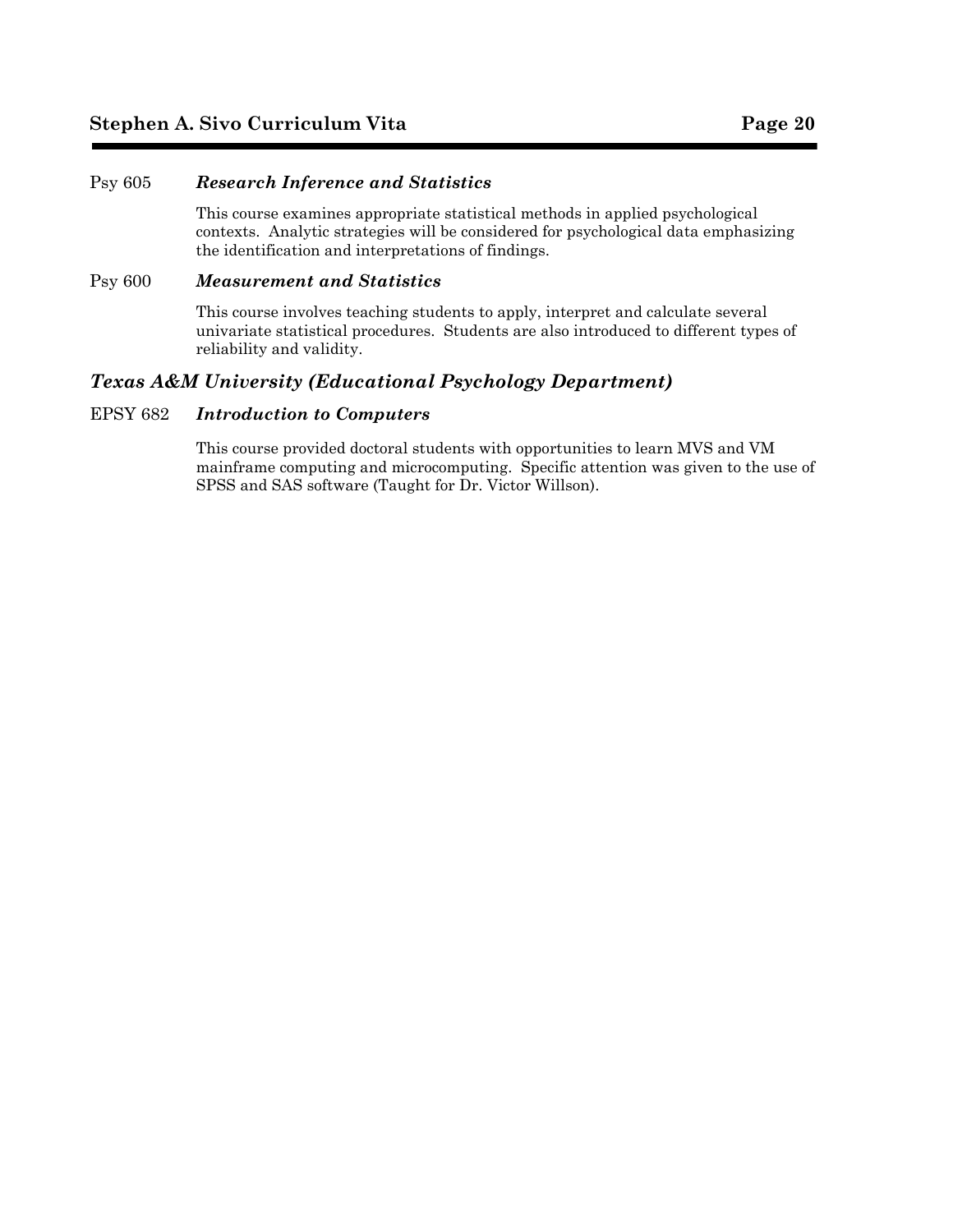# **UCF Doctoral Dissertation Committees**

I have chaired (11) dissertation committees.

I have co-chaired (7) Dissertation committees.

I have served on more than one-hundred (100) Dissertation committees (providing statistical/research support.

I have served on three (3) Master's thesis committees.

I have served on one (1) Undergraduate thesis committee for the Psychology Department.

|                 | <b>Dissertations Chaired</b> |                                                                                                                                                                            |  |
|-----------------|------------------------------|----------------------------------------------------------------------------------------------------------------------------------------------------------------------------|--|
|                 | <b>Name</b>                  | University of Central Florida                                                                                                                                              |  |
|                 |                              | <b>Dissertation Title</b>                                                                                                                                                  |  |
| $\mathbf{1}$    | Bhati, Divya                 | Factors that influence Transfer of Hazardous Material<br>Training: The perceptions of selected firefighter supervisors<br>and trainees                                     |  |
| $\overline{2}$  | Clemmons, Karina             | The problem of polysemy in the first thousand words of the<br>general service list: A corpus study of secondary science<br>texts                                           |  |
| $\sqrt{3}$      | Ferguson, Pat                | Motivation that leads to persistence through career decision                                                                                                               |  |
| $\overline{4}$  | Henderson, Kelsey            | The effects of prior knowledge activation on learner<br>retention of new concepts in learning objects                                                                      |  |
| $\overline{5}$  | Luke, Amber                  | Religious freedom in public education: The relationship<br>between high school educators' first amendment knowledge<br>and their opinions about religion in public schools |  |
| $6\phantom{1}6$ | Madsen, Jane                 | Senior health information website: Technology acceptance<br>related to information retention                                                                               |  |
| $\overline{7}$  | Manning, Cheryl              | The effect of the Math Concepts and Skills (MCS) computer<br>program on standardized test scores at a middle school in<br>east central Florida                             |  |
| 8               | Meli, Peggy                  | Perspectives of health information management faculty use<br>of an e-learning lab and technology acceptance                                                                |  |
| 9               | Norman, David                | Investigating the relationship between learners' digital<br>propensity and their preferences for graphics and text in<br>instruction                                       |  |
| $10\,$          | Partridge, Deborah           | A comparison of mentored and non-mentored beginning<br>elementary teachers in respect to teacher retention                                                                 |  |
| 11              | Sen, Sulakshana              | The effect of technology acceptance on post-secondary<br>African-American students' achievement in mathematics: A<br>path analytic inquiry                                 |  |
| 12              | Sheehy, Colleen              | The impact of a media literacy education plan on the Florida<br>Comprehensive Assessment Test (FCAT) reading scores of<br>$9th$ and $10th$ grade students                  |  |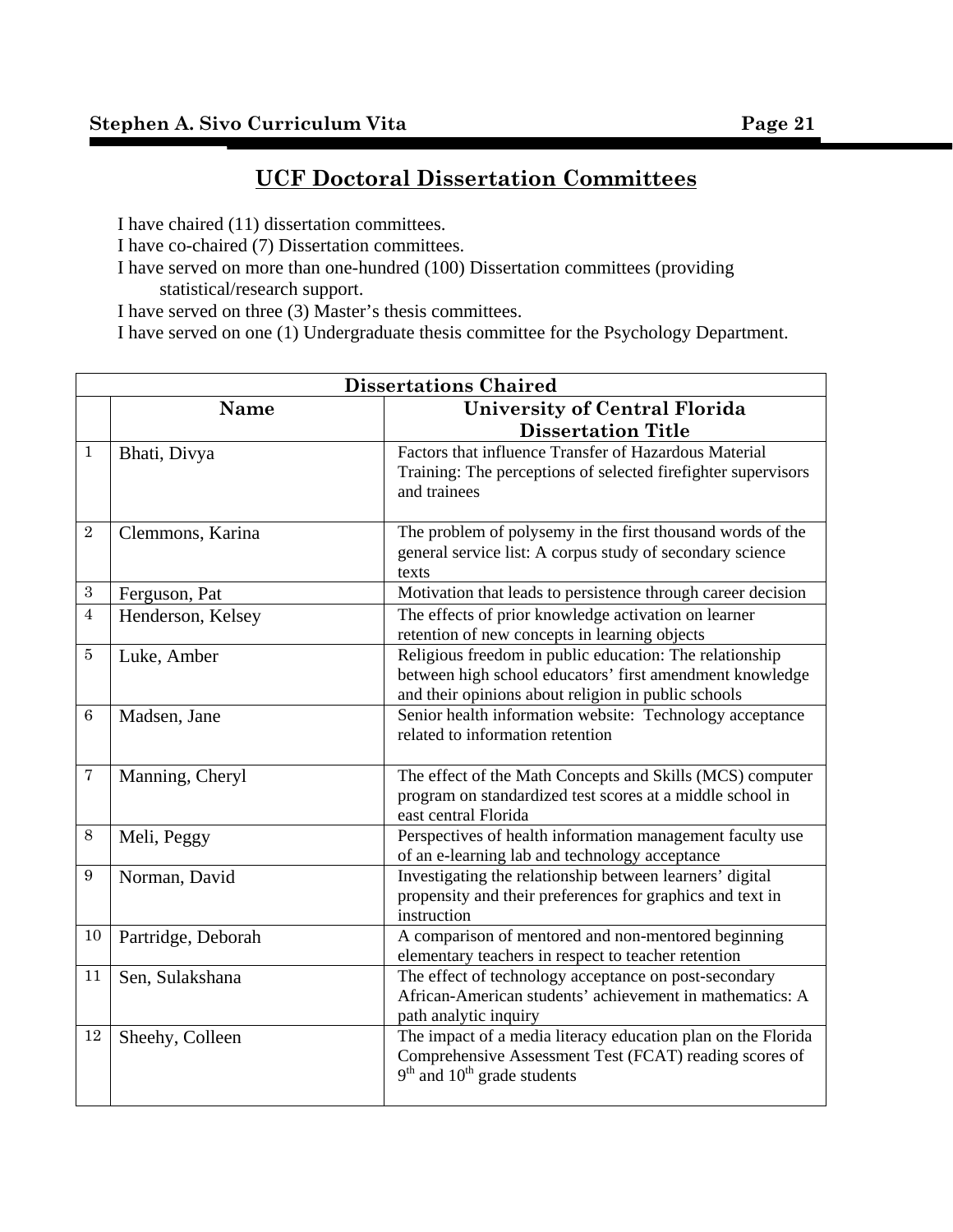|    | <b>Dissertations Chaired (Continued)</b> |                                                                                                                                                             |  |
|----|------------------------------------------|-------------------------------------------------------------------------------------------------------------------------------------------------------------|--|
|    | <b>Name</b>                              | University of Central Florida                                                                                                                               |  |
|    |                                          | <b>Dissertation Title</b>                                                                                                                                   |  |
| 13 | Siegel, Daniel                           | Accepting technology and overcoming resistance to change<br>using the motivation acceptance model                                                           |  |
| 14 | Skinner, Colleen Skinner                 | A comparison of mentored and non-mentored novice<br>elementary principals in respect to job satisfaction                                                    |  |
| 15 | Smith, JoAnne                            | Research on participants perceptions and attitude towards<br>online teacher professional development                                                        |  |
| 16 | Stuib, Susan                             | Health attitudes, knowledge, and literacy of primary<br>caregivers with elementary school children                                                          |  |
| 17 | Tsai, Mark, Ming-Che (Mark)              | An account of how Chinese graduate students in the United<br>States view the full span of their educational experiences: A<br>grounded theory investigation |  |
| 18 | Yang, Huei-Hsuan (Nancy)                 | The effect of technology acceptance on undergraduate<br>students' usage of WebCT as a collaborative tool                                                    |  |

# **UCF Doctoral Dissertation Committees**

# **James Madison University Doctoral Dissertation Committees**

I have served on five (5) defended dissertations. I have served on one (8) Master's thesis committees.

|                | Name/                       | <b>James Madison University</b>                                                                                        |
|----------------|-----------------------------|------------------------------------------------------------------------------------------------------------------------|
|                | <b>Defense Date</b>         | <b>Dissertation Title</b>                                                                                              |
| $\mathbf{1}$   | Ernst, William J.           | The development and construction of a neuropsychological<br>screening instrument for detecting neurocognitive deficits |
|                | 2000                        | in children with acquired bain injury                                                                                  |
| $\overline{2}$ | García-Fernández, Ana María | The relationship of family variables to children's                                                                     |
|                |                             | behavioral adjustment in first generation Hispanic                                                                     |
|                | 2000                        | families                                                                                                               |
|                |                             |                                                                                                                        |
| 3              | Kips-Vaughn, Debbie         | The integration of object relations family therapy and                                                                 |
|                |                             | cognitive behavior therapy: the development of a                                                                       |
|                | 1999                        | treatment protocol for increasing anger control in male                                                                |
|                |                             | adolescents with externalizing behavior difficulties                                                                   |
| $\overline{4}$ | KuKanich, David M.          | Clinician personality traits, the kinetic house-tree-person                                                            |
|                |                             | drawing, and holistic method assessment : integrating the                                                              |
|                | 2000                        | evaluator and the technique                                                                                            |
| 5              | Merritt, Martha E. 2000     | Improving parental compliance with psychotherapy                                                                       |
|                |                             | treatment recommendations for their children : perception                                                              |
|                |                             | of support and education provided by health care                                                                       |
|                |                             | professionals in a rural pediatric diagnostic clinic                                                                   |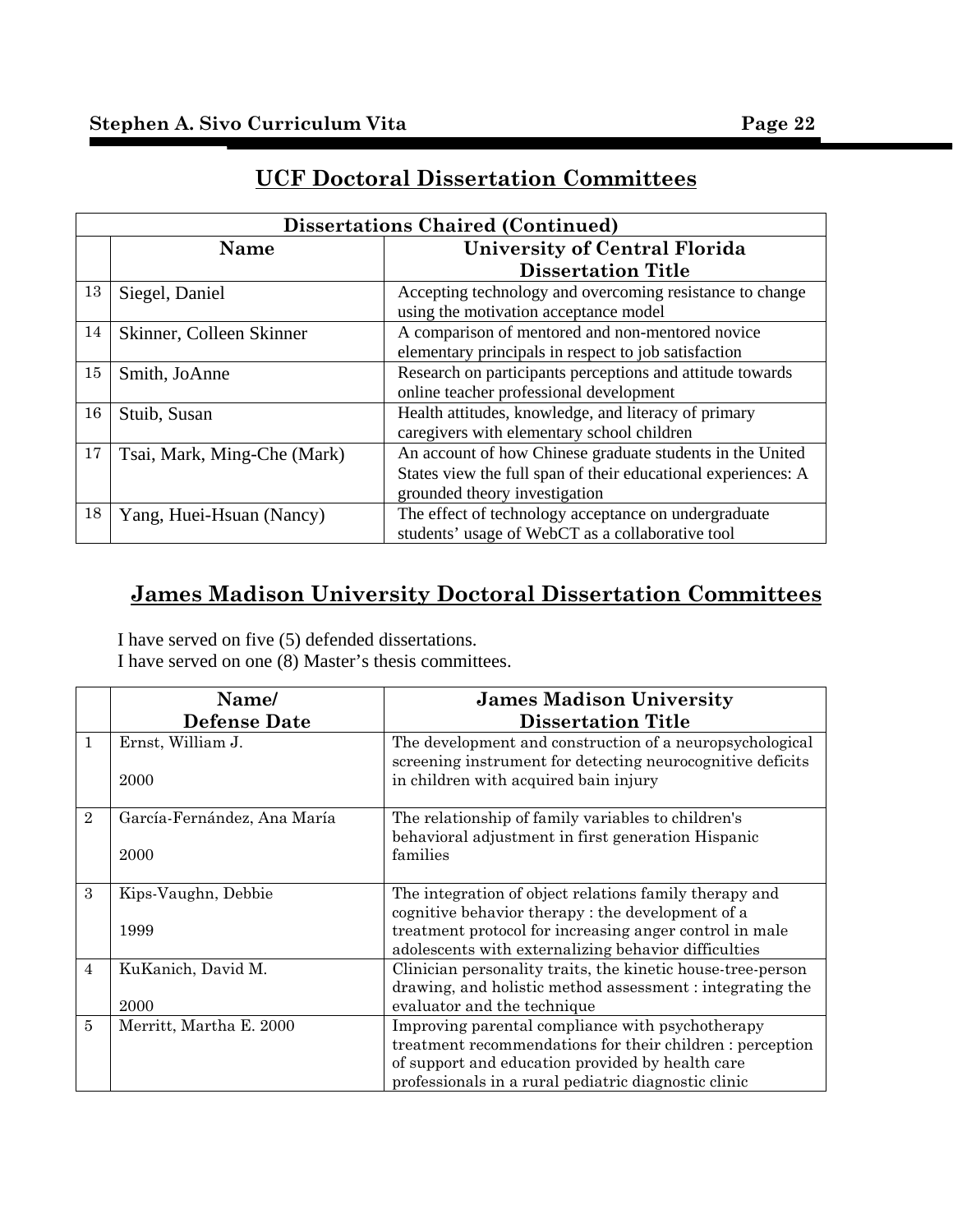#### *PROFESSIONAL DEVELOPMENT WORKSHOPS ATTENDED*

- 2007, November 1-3 Ewing Marion Kauffman Foundation, Kauffman Symposium on Entrepreneurship and Innovation Data, Kansas City, Missouri
- 2006, April, 8:00- 12:00: AERA San Francisco  $\ddagger$  Bruce Thompsons, , Effect Sizes, Confidence Intervals, and Especially Intervals for Effect Sizes,
- 2006, Spring: CITI Online Training for Ethics in Research to meet IRB requirements
- 2006, March 10th: College of Business Administration Andrew and Gail Titen Visiting Scholar Series seminar presented by Gautam Ahuja from the University of Michigan on quantitative methods
- 2006, April 24th: Workshop in College of Health on preparing NIH grants
- 2005, February 25, 12:00 4:00 pm: CARMA webcast on Multi-level Analysis Issues.
- 2001, Spring: Project Jericho Faculty Professional Development Training in ESOL, College of Education, University of Central Florida, Orlando, FL
- 1999, April: Bayesian Predictive Modeling for Classification, AERA Professional Development Course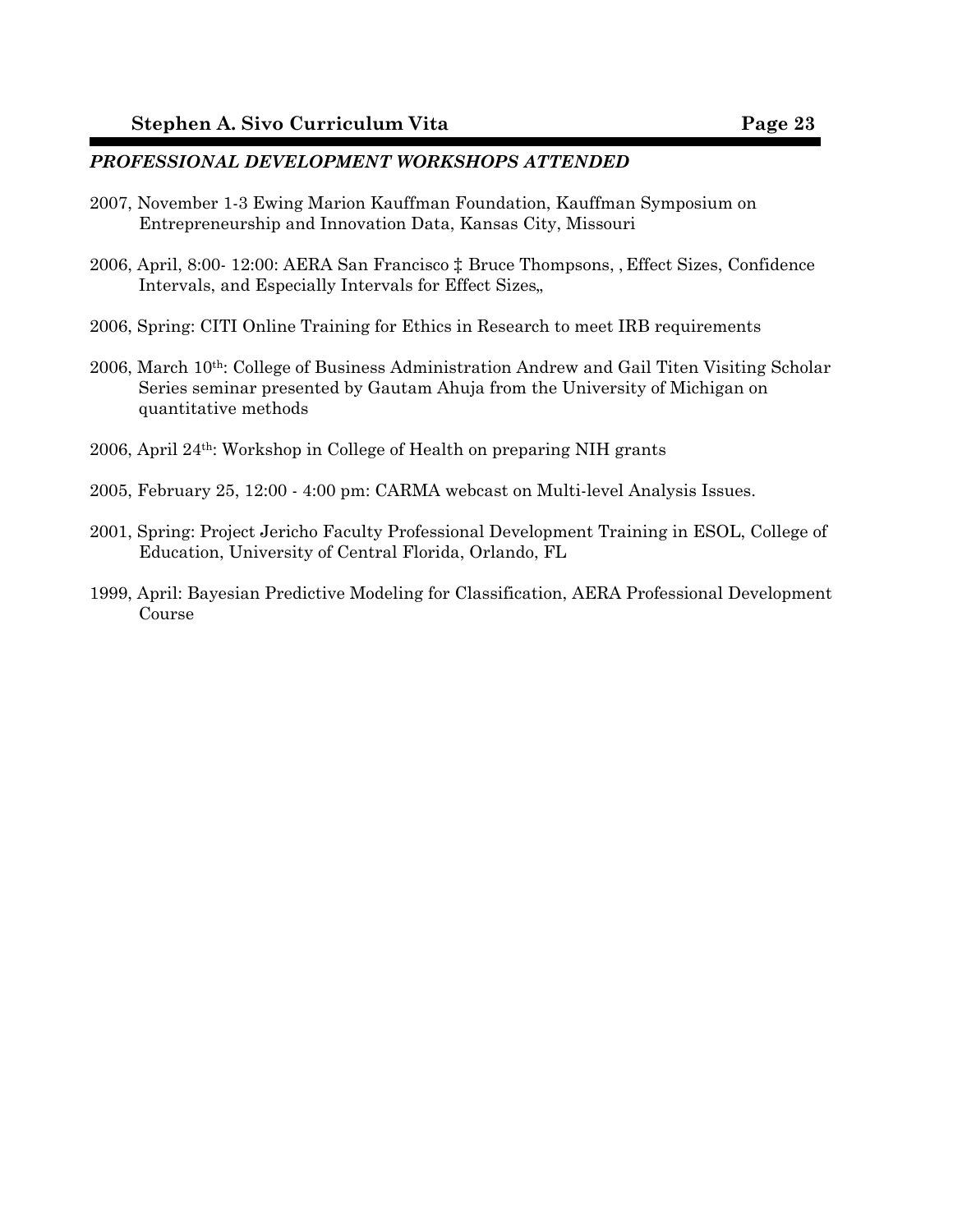# **PROFESSIONAL SERVICE**

# **UNIVERSITY OF CENTRAL FLORIDA**

## *UNIVERSITY SERVICE*

| 2006-2008, | <b>Faculty Senate</b> |  |
|------------|-----------------------|--|
|            |                       |  |

- 2006-2007, Chair of the University Graduate Curriculum Committee
- 2005 -2006, University Research Committee evaluating various grants/awards
- 2003 -2005, Member of Undergraduate Research Council  $\ddagger$  Initiative of Provost
- 2003 -2004, Member of Undergraduate Research Council  $\ddagger$  Course Review Subcommittee
- 2004 Faculty Representative at Summer Graduation, July 31st
- 2004 Faculty presenter for the Summer Research Academy
- 2001 Member of Transportation Access Fee Committee,

### *COLLEGE OF EDUCATION SERVICE*

- 2004 Search Committee for the Assistant Dean of Graduate Research
- 2004 Research Committee
- 2003 -2004, Strategic Planning Committee
- 2002 -2004, Advanced Graduate Admissions and Retention Committee **(Chair 2002-2003)**
- 2001 -2003 Research Committee
- 2003 Proctored Doctoral Comprehensive Exams
- 2001 Proctored Doctoral Comprehensive Exams

### *DEPARTMENT OF EDUCATIONAL RESEARCH, TECHNOLOGY, & LEADERSHIP SERVICE*

- 2006 Educational Research Search Committee concluded in the Spring of 2006, Member
- 2006 Educational Research Search Committee concluded in the Spring of 2006, Member
- 2003 Educational Research Search Committee concluded in the Spring of 2003, Member
- 2002 Educational Research Search Committee concluded in the Fall of 2002, Member

#### *DEPARTMENT OF EDUCATIONAL STUDIES (FORMERLY EDUCATIONAL FOUNDATIONS)*

- 2001 Three Search Committees
	- General Methods, Social Foundations #1, Social Foundations #2

## **JAMES MADISON UNIVERSITY**

#### *UNIVERSITY SERVICE*

- 1999, Advisory Board Member, Assessment, SACS committee
- 1999, Validity Study of SAT II scores for GENED
- 1999, Service Learning Coordinator Search Committee for CLST
- 1998, JMU Alcohol Advisory Committee
- 1998 − 1999, Freshman Learning Communities
- 1997 − 1998, Student Learning and Assessment Committee
- 1997 − 1998, Integrated Information System Screening Committee
- 1996 − 1999, Member, General Education Cluster 5 Committee/ Assessment Subcommittee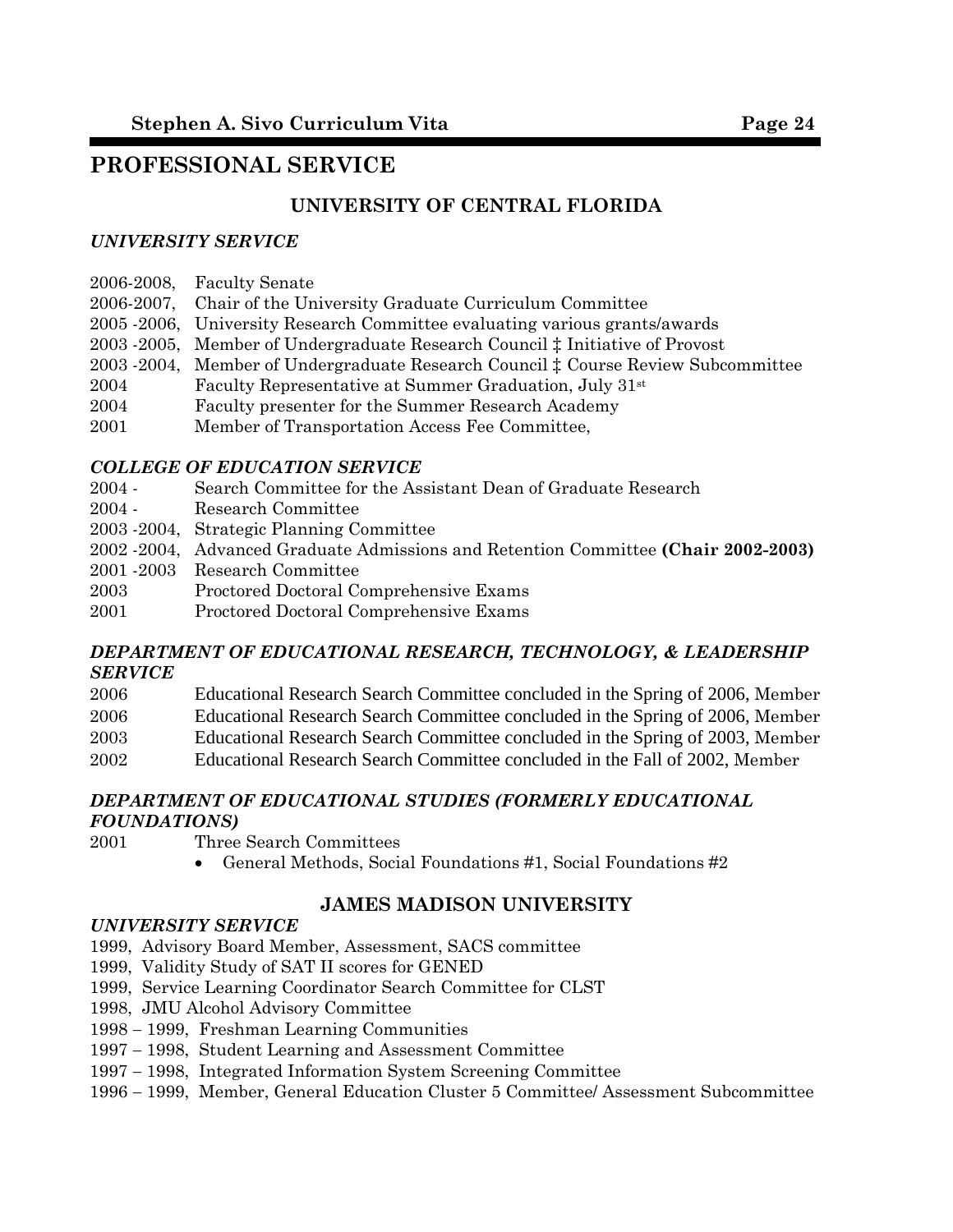## *SCHOOL OF PSYCHOLOGY SERVICE*

| 1999, School of Psychology Search Committee for Coordinator position |
|----------------------------------------------------------------------|
| 1999, Psy.D. Assessment and Measurement Search Committee             |

- 1997 − 1999, Member, Assessment & Measurement Psy.D. Committee
- 1996 − 1999, Member, General Psychology M.A. Committee
- 1998 − 1999, Member, General Psychology M.A., Objectives Subcommittee
- 1996 − 1999, Member, School Psychology Committee
- 1996 − 1999, JMU Graduate Faculty. Served as a committee member on Master Theses 8 Doctoral Theses 5

## **SERVICE TO PROFESSIONAL ORGANIZATIONS**

### **National/International**

### *Educational and Psychological Measurement*

2007 **Editorial Board**

2005 -2006 **Manuscript Reviewer**

*Structural Equation Modeling: A Multidisciplinary Journal* 1998 -2007 **Manuscript Reviewer**

#### *International Journal of Psychology* 2002 **Manuscript Reviewer**

### *American Educational Research Journal* 2006 **Manuscript Reviewer**

## *American Educational Research Association (AERA)*

| 2006      | Discussant - Structural Equation Modeling-SIG<br>American Educational Research Association in Montreal, Quebec, Canada.<br>Session title: <i>Innovations in Structural Equation Modeling</i> |
|-----------|----------------------------------------------------------------------------------------------------------------------------------------------------------------------------------------------|
| 2004      | WebMaster - Educational Statisticians-SIG / February, 2004                                                                                                                                   |
|           | <b>Newletter Editor– Educational Statisticians-SIG / February, 2004</b>                                                                                                                      |
|           | Chair - Structural Equation Modeling-SIG / Thurs., April 15th, 2004                                                                                                                          |
| 2003      | Chair - Structural Equation Modeling-SIG / Tues., April 22 <sup>nd</sup> , 2003                                                                                                              |
| 2002      | <b>Discussant - Structural Equation Modeling-SIG</b> / Wed., April 3rd, 2002                                                                                                                 |
| 2003-2004 | <b>Proposal Reviewer - Division D2: Quantitative Methods and Statistical Theory</b>                                                                                                          |
| 1998-2004 | <b>Proposal Reviewer - Structural Equation Modeling -SIG</b>                                                                                                                                 |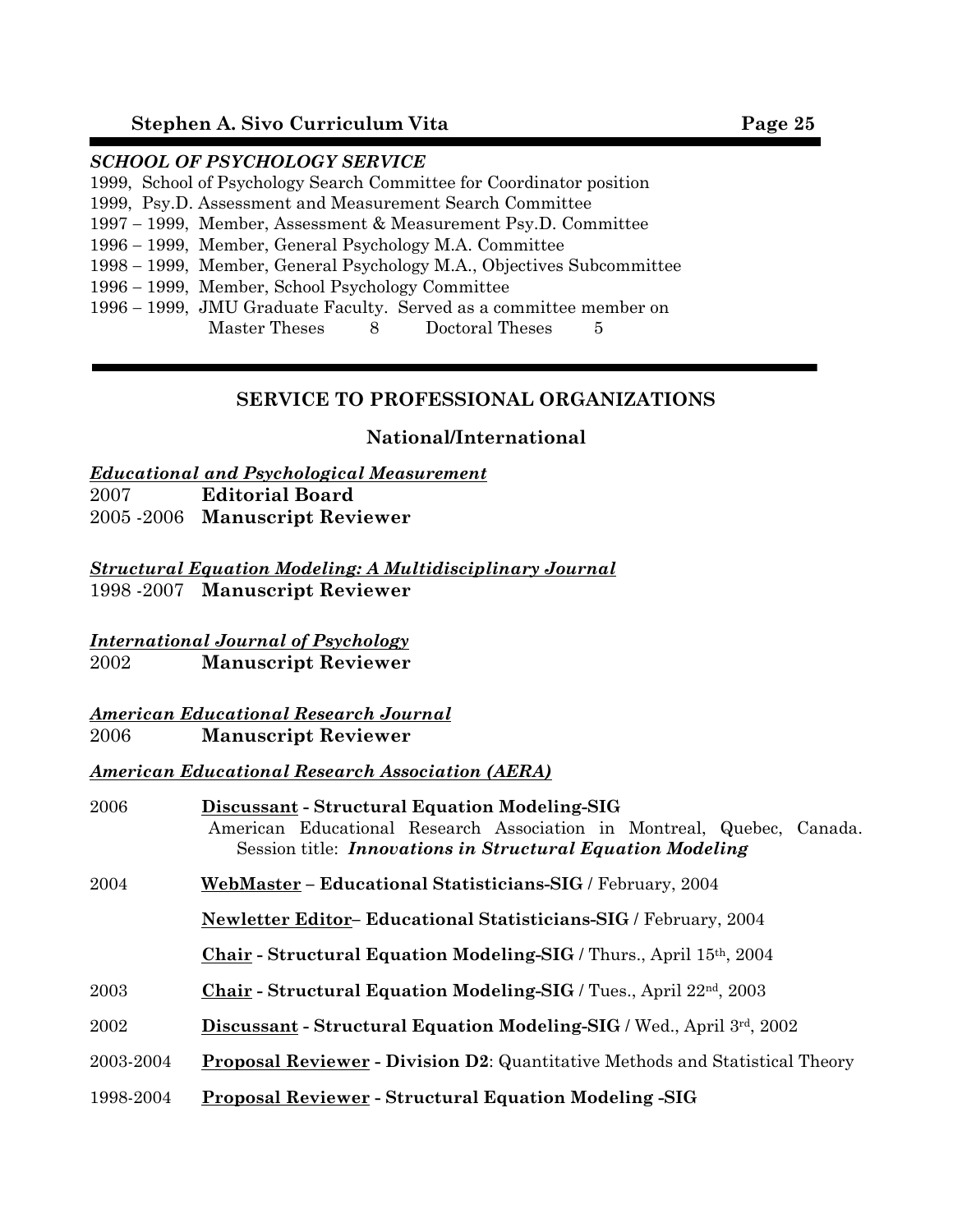# **Stephen A. Sivo Curriculum Vita** Page 26

#### *Book Reviewer*

| 2006           | <b>Reviewed Moustakas, C.</b> (1994). Phenomenological Research Methods.<br>Thousand Oaks, CA: Sage Inc.                                     |  |
|----------------|----------------------------------------------------------------------------------------------------------------------------------------------|--|
| 2006           | <b>Reviewed Minichiello and Kottler.</b> Qualitative Journeys: Student and Mentor<br>Experiences with Research. Thousand Oaks, CA: Sage Inc. |  |
| 2004           | Reviewed Lichtman's text on qualitative research for Sage<br><b>Publishing.</b> Citation presented below:                                    |  |
|                | Lichtman, M. (2004). Qualitative research in education: Theory and Process.<br>Thousand Oaks, CA: Sage Inc.                                  |  |
| 2004           | Reviewed Creswell's text on qualitative research for Sage<br><b>Publishing.</b> Citation presented below:                                    |  |
|                | Creswell, J.W. (1997). Qualitative inquiry and research design choosing among five<br>traditions. Thousand Oaks, CA: Sage Inc.               |  |
| State/Regional |                                                                                                                                              |  |
| 2002           | <b>Program Chair:</b> Measurement, Methodology, & Research Division,<br>Southwest Educational Research Association                           |  |
| 2001           | <b>Program Co-Chair:</b> Measurement, Methodology, & Research Division,<br>Southwest Educational Research Association                        |  |

# **SERVICE TO THE COMMUNITY**

## **Palm Terrace Elementary School (Daytona)**

Provided teachers at Palm Terrace Elementary School, a Holmes Partner, assistance in evaluating assessment data collected. Taught strategies to use in assessing student performance.

## **Winter Park Memorial Hospital**

Invited by Dr. Robert Ford, the Associate Dean of the College of Business Administration, to oversee and conduct aspects of a survey research study for the purpose of assessing employee perceptions regarding customer service at Winter Park Memorial Hospital (WPMH).

## **21st Century Learning Solutions, Inc.**

Analyzed and reported data collected for 21st Century Learning Solutions, Inc., a company serving businesses and school systems by training professionals to integrate technology into the workplace/classroom.